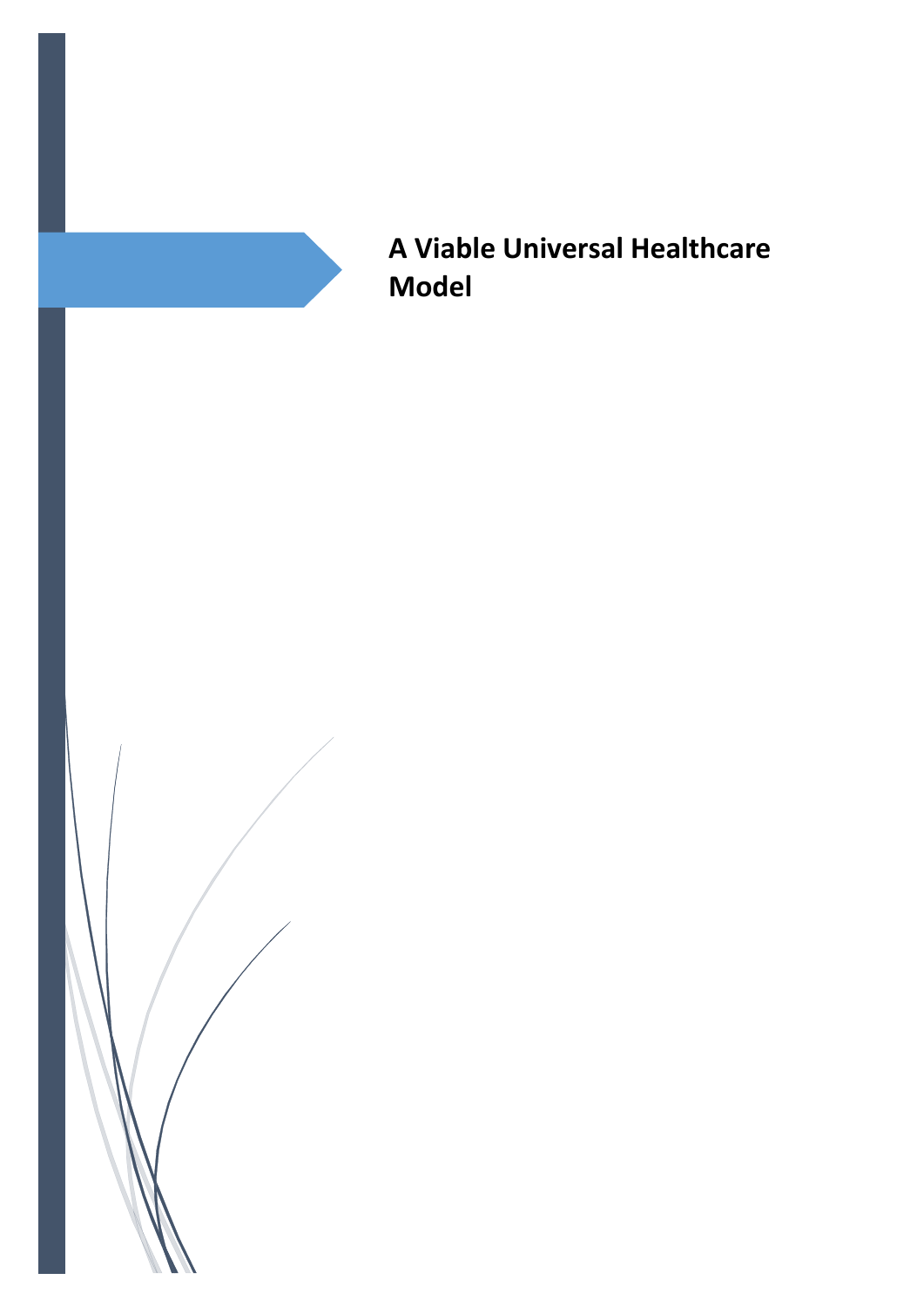# **Index**

- **1. Introduction**
- **2. State of affairs and Root Cause Analysis**
- **3. Goals and Strategy**
- **4. Public Spending**
- **5. Economical Models**
- **6. Comprehensive Healthcare System – A phased approach**
- **7. Preventive and Primary Care**
- **8. Secondary Care**
- **9. Tertiary care**
- **10. Drug Delivery**
- **11. Diagnostic Centres**
- **12. Accountability Mechanisms**
- **13. Training and Education**
- **14. Trauma and Road Safety**
- **15. Public health and Sanitation**
- **16. Governance**
- **17. Conclusion**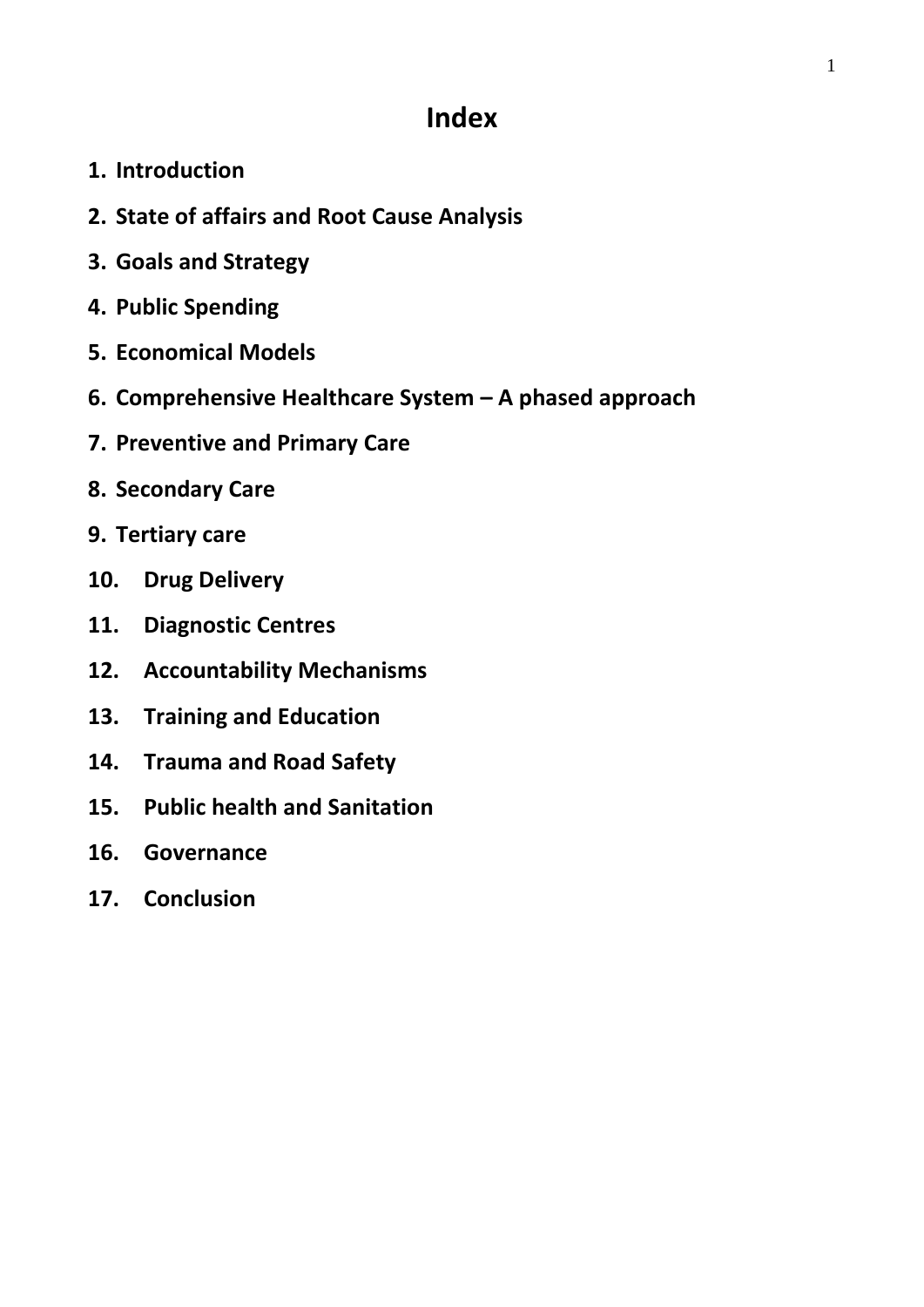## **1. Introduction**

#### **Growth Matters:**

India has achieved remarkable growth after reforms in the last 25 years driving a quarter of a billion people out of poverty. The health of Indians has been steadily improving in this period adding 10 years to the average life expectancy. Maternal and infant mortality rates were reduced by 70% and 50% respectively. India's GDP has grown seven-fold during this period. Income increases have contributed immensely in improving health outcomes. A billion-plus nation is rising to become a global super power.

However critics pointed out that several health indicators of India remained worse than those of many poorer sub-Saharan African countries despite India's higher per capita income and growth. On the other hand, through rigorous examination, many of these discrepancies were later shown to be the result of flawed analyses.<sup>1</sup> Even with these considerations, many agree that there is an enormous potential for improvement in our health given the wealth we have generated. GDP growth did help hugely in improving the health but not as much as we needed. For example, the compliance rate for DPT vaccine was 70% in 1990, but after 22 years of post-liberalisation development it stayed at 72% in 2012, being worse than many poorer sub-Saharan countries.<sup>2</sup> This re-emphasises the fact that economic growth, though is the very foundation for human development, cannot by itself make the population healthier. **The 'invisible hand' can make us wealthier but not necessarily as much healthier.** Switching the direction of causality, an unhealthier population can become the Achilles heel of our growth engine. Infectious diseases, malnutrition, accidents and maternity related problems still remain the main causes of mortality and morbidity in India affecting mainly the young and working population, the very foundation of our growth machine. The threat of increasing antibiotic resistance can further worsen the burden of infectious diseases in the near future. Chronic diseases such as asthma, hypertension, diabetes, cardiovascular problems and cancer have been rising to make up the bulk of the disease burden lately<sup>3</sup>. Most of these diseases are quintessentially preventable and treatable. And now with 2.1 trillion dollars of GDP per year, thanks to the growth, India can easily afford to do so! It just needs smart usage of money whether by the Governments or by the individuals. **It just needs building up intelligent systems whether in the private or public sectors using the best available evidence and experience**. A blue print of some such systems has been described in this document.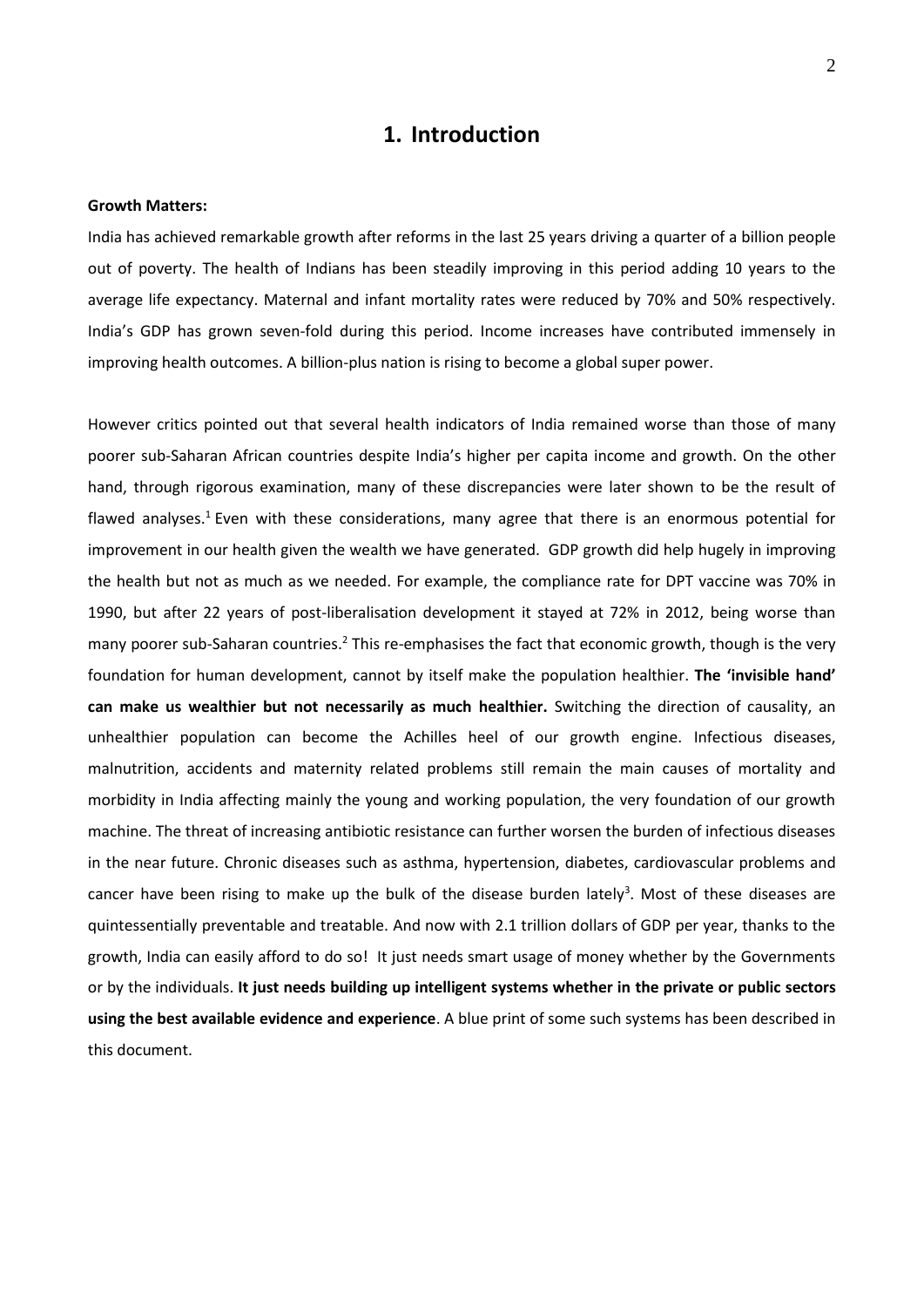## **2. State of affairs and Root Cause Analysis**

### **State of affairs:**

The gap between our potential and the outcomes is very gross in the health sector. Certain examples are outlined though this is by no means a comprehensive list.

#### Health Profile:

- 1. 37% of all deaths are caused by mostly preventable communicable diseases, maternal, perinatal and nutritional diseases.
- 2. 1.6 million under-five year old children die every year
- 3. 10 million malaria infections happen every year
- 4. 2 million new cases Tuberculosis are diagnosed every year
- 5. Only half of the one year old children are being fully immunised
- 6. Only half of the births are attended by skilled staff

### Expenditure Profile:

- 1. Total expenditure on health stays at 3.9 % of GDP and Government expenditure is 1.2% of the GDP.
- 2. Out of pocket (OOP) expenditure for health alone forced more than 37 million people below the \$1 poverty line in 1999–2000. 4
- 3. OOP drives 3.5% of the population below the poverty line with 5% households suffering catastrophic health expenditures.<sup>5</sup>
- 4. Drugs constitute the main share (72%) of total OOP payments. This share reaches 82% for outpatient care, compared with 42% for inpatient care.<sup>5</sup>

Inequity: From Bihar to Kerala, from urban to rural, huge variation in all the health outcomes and quality of healthcare facilities is very gross.

Primary care: Absence of qualified primary care physicians and facilities in the rural areas either in the public sector or private sector is the gross anomaly in India.<sup>6</sup> In the private sector, unqualified people cater the primary care needs. Though the reason can be claimed to be on the supply side due to lack of training for general practitioners (lack of such a specialty in the formal medical postgraduate training itself) and low number of doctors per population, the basic problem lies on the demand side; general practice in rural areas is neither financially viable nor associated with pride, rural areas are not attractive for living (mostly agriculture dependent areas with no obvious potential for future economic development) and public's expectations from a general practitioner are limited.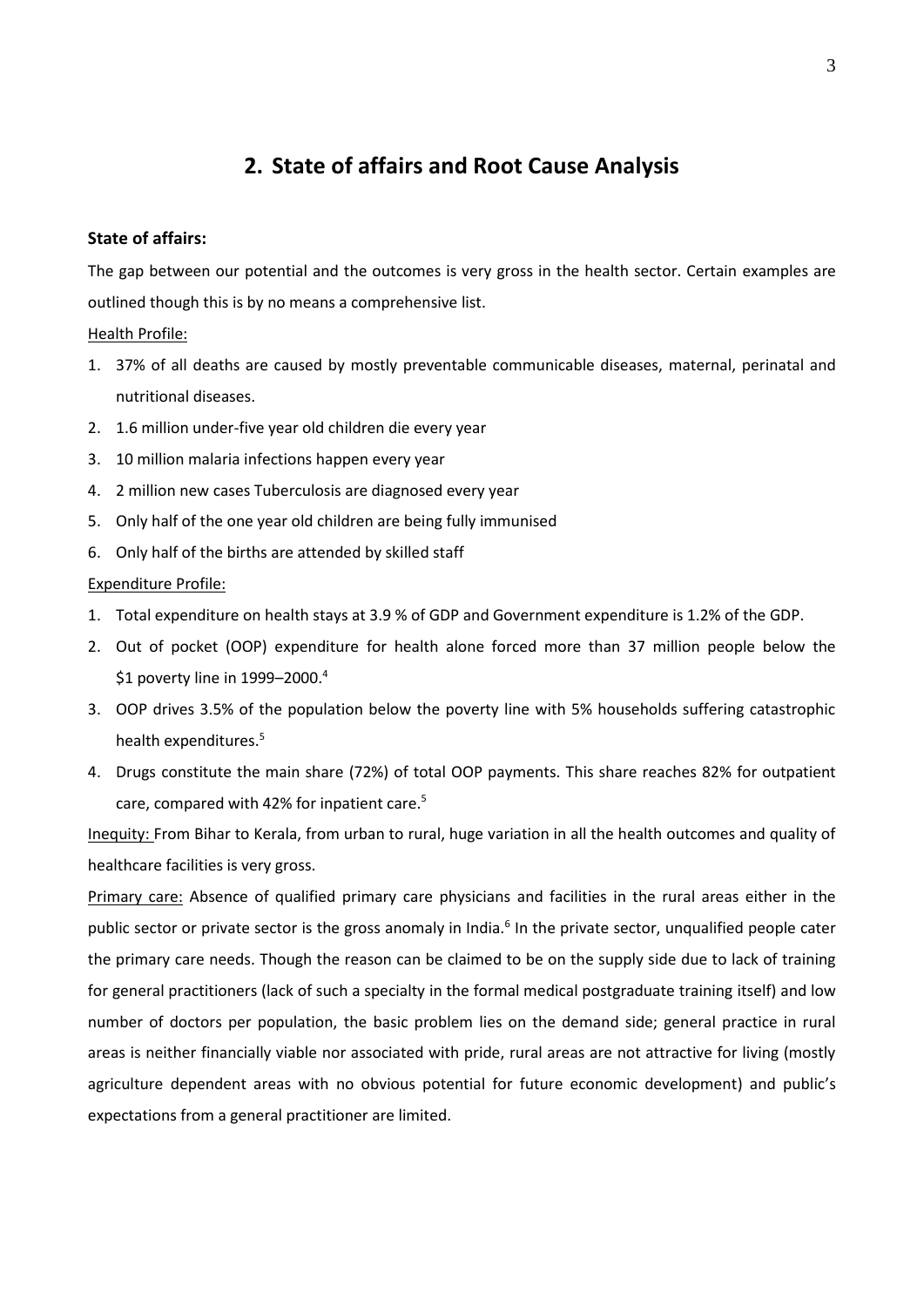Private health industry – growth: Private healthcare is catering to 70%-80% of the health needs of India. The growth rate of private health industry has been around 15% and projected to be 21% in the future. Unfortunately this growth has been celebrated without analysing how much value it is adding for the money spent. Private healthcare lacks incentive for preventive care. The standards in the private care have been extremely variable. Different tiers of private care emerged with different standards based on the affordability of the consumer. However the standards even in the most expensive hospitals have been uncertain with widespread prevalence of over diagnosis and over treatment.<sup>7,8</sup> Information asymmetry i.e. differential information between the seller (health care provider) and the consumer (patient) leads to a failure of effective functioning of the free markets in health care services. In the absence of robust institutions to protect the citizens and the lack of a culture of accountability, added to this information asymmetry, the whole private health sector in India is dominantly placed to increase the costs of healthcare and even to work against the best interests of the citizen. The very idea of allowing illnesses to develop, spending excessively to treat them and then celebrating that raise in the GDP is the absurdity in the prevalent thinking.

#### **Root causes of poor health outcomes:**

The proximate causes of poor health outcomes are low incomes, low levels of education inflating the effects of information asymmetry in the health market, low professionalism, corruption, lack of deterrence for malpractice, lack of a requisite number of professionals, poor quality of training, lack of political will, poor infrastructure, poor transport facilities, poor sanitation, pollution, lack of health education, poor accountability, lack of monitoring and so forth. However the ultimate causes of the major deficiencies in Indian healthcare quality were by and large the results of

- a) lack of robust institutions to maintain rule of law, quality and professionalism
- b) slow and asymmetric economic growth due to inadequate functioning of free markets because of monopolies of both the Govt. (license raj and colonial raj) and private enterprise (collusion of corporates with the Govt. office bearers)
- c) Inadequate functioning of democracy (poor and unenlightened public participation) leading to lack of political will in increasing the quality of citizens' health

Though these root causes are outside the domain of any healthcare plans, certain institutions (e.g. accountability mechanisms) and certain specific economic models (e.g. PPP) fall within the healthcare domain. Moreover this document and GOI's consultation are a part of the essential democratic process.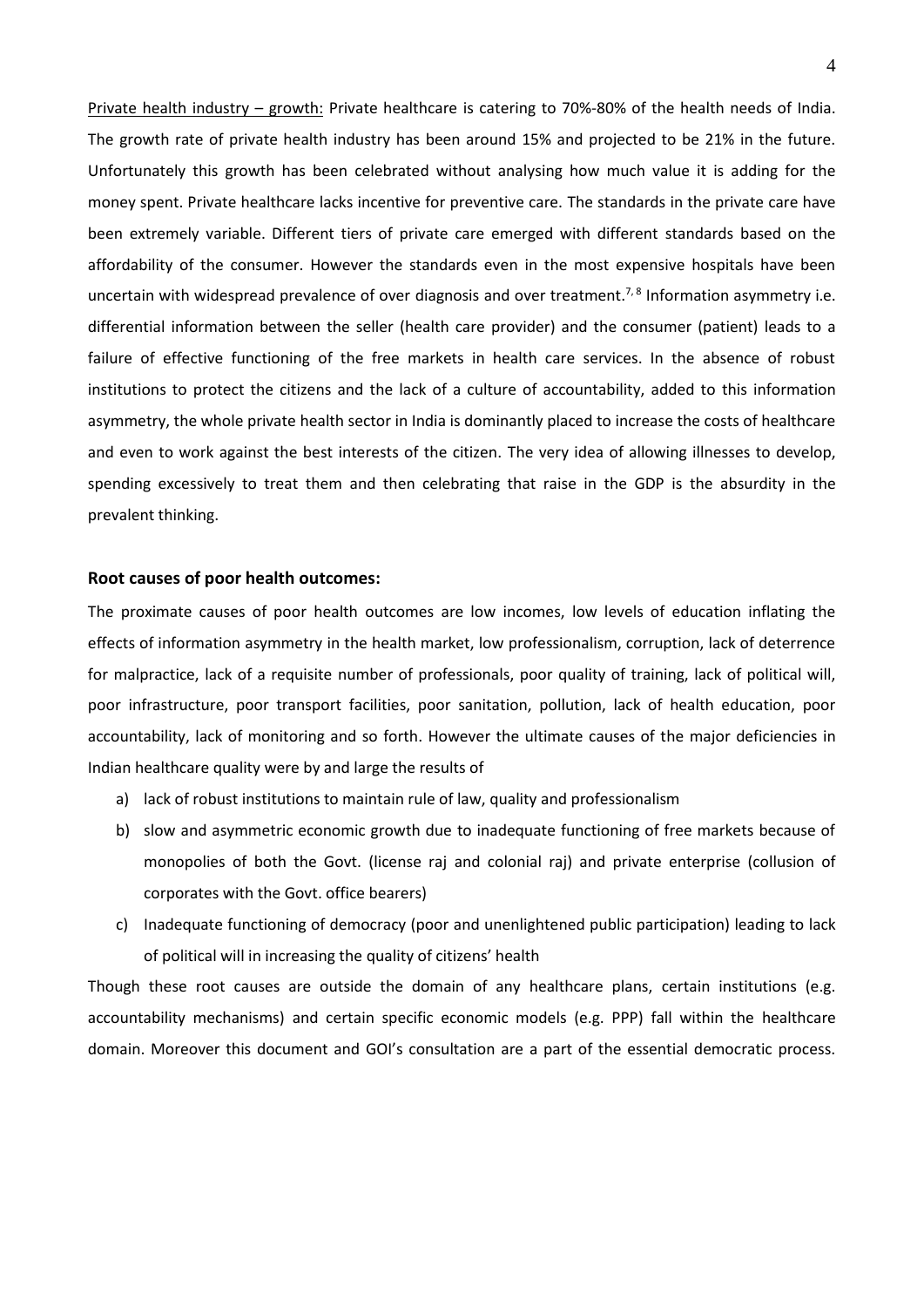## **3. Goals and Strategy**

The responsibility of the state towards the health of its citizens is debatable along the lines of different political philosophies. However the primary goal of a Government's health policy must align with the aspirations of its citizens in a democratic nation. Majority of Indians want their Governments to improve the health of its citizens whether that is by funding and provision of the care or by promoting the standards in the private healthcare.

**Goal** of national health policy of India must be improving the overall health of the citizens of the nation. This constitutes

- a) Improving the quality of the preventive, primary, secondary and tertiary health care,
- b) maintenance of basic standards in the delivery of such care across the country
- c) increasing accessibility and affordability of such care and
- d) improving the cost-effectiveness of such care based on the best available evidence.

Clearly this goal of the health policy **does not imply** either funding or provision of all or some of such care by the Government. Government as a representative of its people can choose any action or even inaction whichever is effective to achieve this goal. And this goal is not promising some 'absolute state of health' for all citizens, but in fact suggesting setting up specific relative goal posts in all domains of healthcare.

**Strategy:** Strategy is defining the specific action plans to achieve the above goals utilising the limited resources in a system. Strategy must be derived by critically appraising the best available evidence for improving the quality of health of citizens in different societies and countries including India from research and past experiences and interpreting it to suit the current unique socio-politico-economic situation that India is in.

Envisioning a radical change is not possible without having system's intelligence and comprehensive understanding. The long process chain with multiple arms and links involved starting from the proposal of a plan by the Government to the delivery of health services to that poor patient in a remote corner of the country needs to be envisioned for making any idea practical. Expecting corruption and inefficiency at every link and an ignorant consumer at the end point are essential considerations for such a thought process in devising a strategy.

The rest of this document discusses different action plans that constitute this **strategy,** discussing concomitantly the available evidence, rationale and the possible challenges.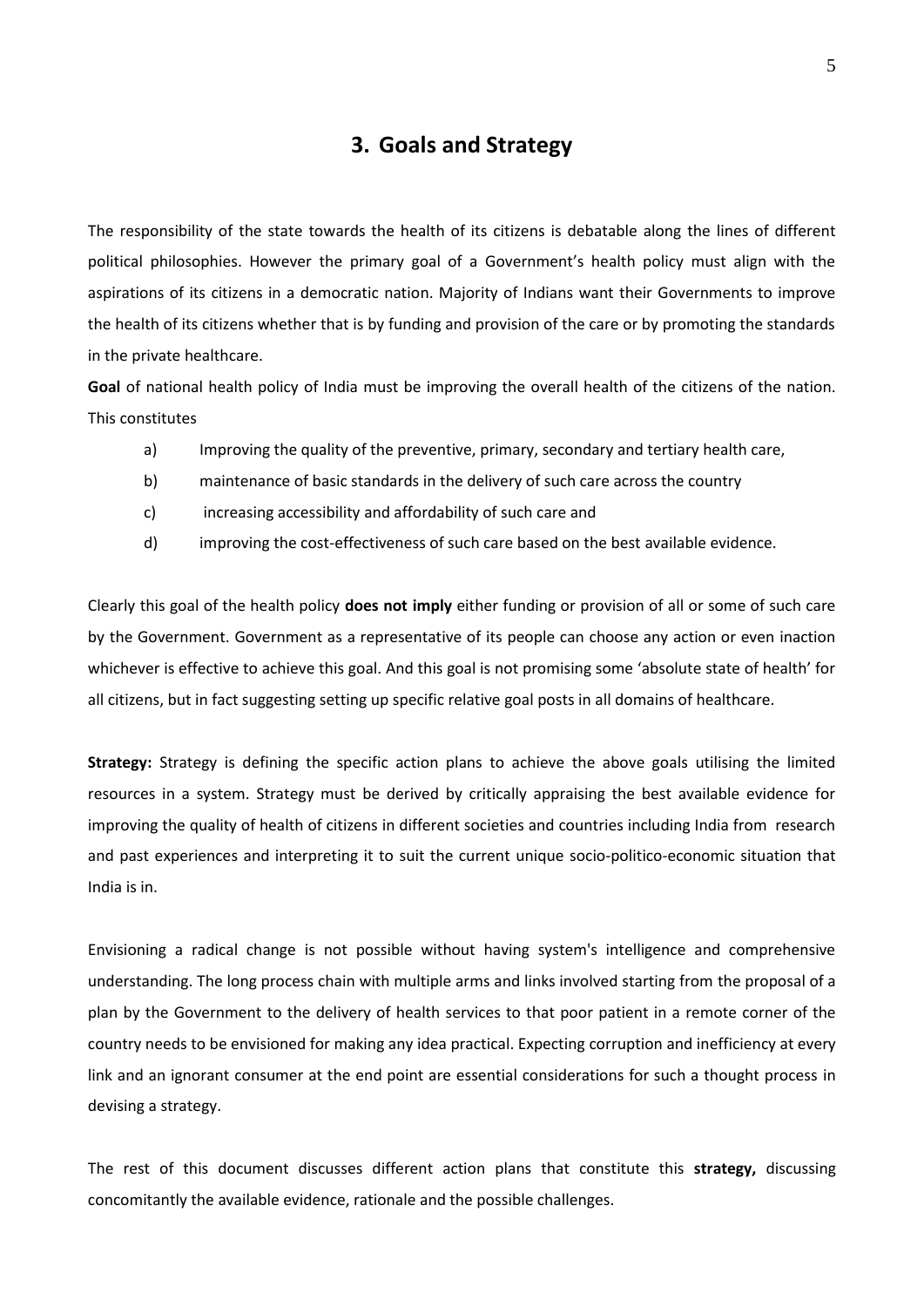## **4. Public Spending**

### **(Why, What and How)**

The amount of spending the Government needs to do must depend on the best available evidence to reach its goal of improving health of its citizens cost-effectively rather than mere comparisons with the other countries. We need to assess how the citizens can get the best value for their money, whether by spending privately for the healthcare or by paying taxes towards the Government funded healthcare. On examining different **healthcare funding models** in developing and developed nations, the following patterns emerge.

**Developed countries** spend anywhere between 7%-9% of their GDP for health except the USA which spends up to 18%. The majority of the total health expenditure in the United States is privately funded by the citizens mainly through insurance models. Whereas in the UK and many European countries, Government-funded and sometimes Government-provided services cater to most of the health needs of their citizens. The UK has been maintaining international standards in healthcare at 35% of the costs that the USA spends. Despite the exorbitant overall spending, the health indicators of poor socioeconomic groups in the USA have been lagging behind many poorer nations.<sup>2</sup> Spiralling costs in the private fundedinsurance models such as those of the USA are due to cream skimming and adverse selection. Information asymmetry and insurer's inability to monitor adequately can result in over-diagnosis, overtreatment and unethical practice culture that has become a menace in the USA despite the existence of robust institutions and culture of accountability. In addition, collusion of insurer with the provider can transfer excessive premium burden on the patients. Cost-effectiveness of the public funded healthcare models in the developed countries is clear. However culture of accountability developed by nurturing robust institutions and rule law for many centuries has allowed the public funded and provided models to run efficiently in these countries.

It is also very important to note that despite being the most capitalist developed economy, the US government spends 8% of the GDP on the healthcare for public and preventive health and for comprehensive health care of the underprivileged (Medicare, Medicaid etc.). This has immensely supported its growth engine over the last century.

Many developing countries have poor health infrastructure with poor overall spending on the health. Within those India spends minimal - 1.3% of the GDP compared to 3% by China, 3.2% by Mexico, 3.8% by Russia and 4.3% by Brazil.2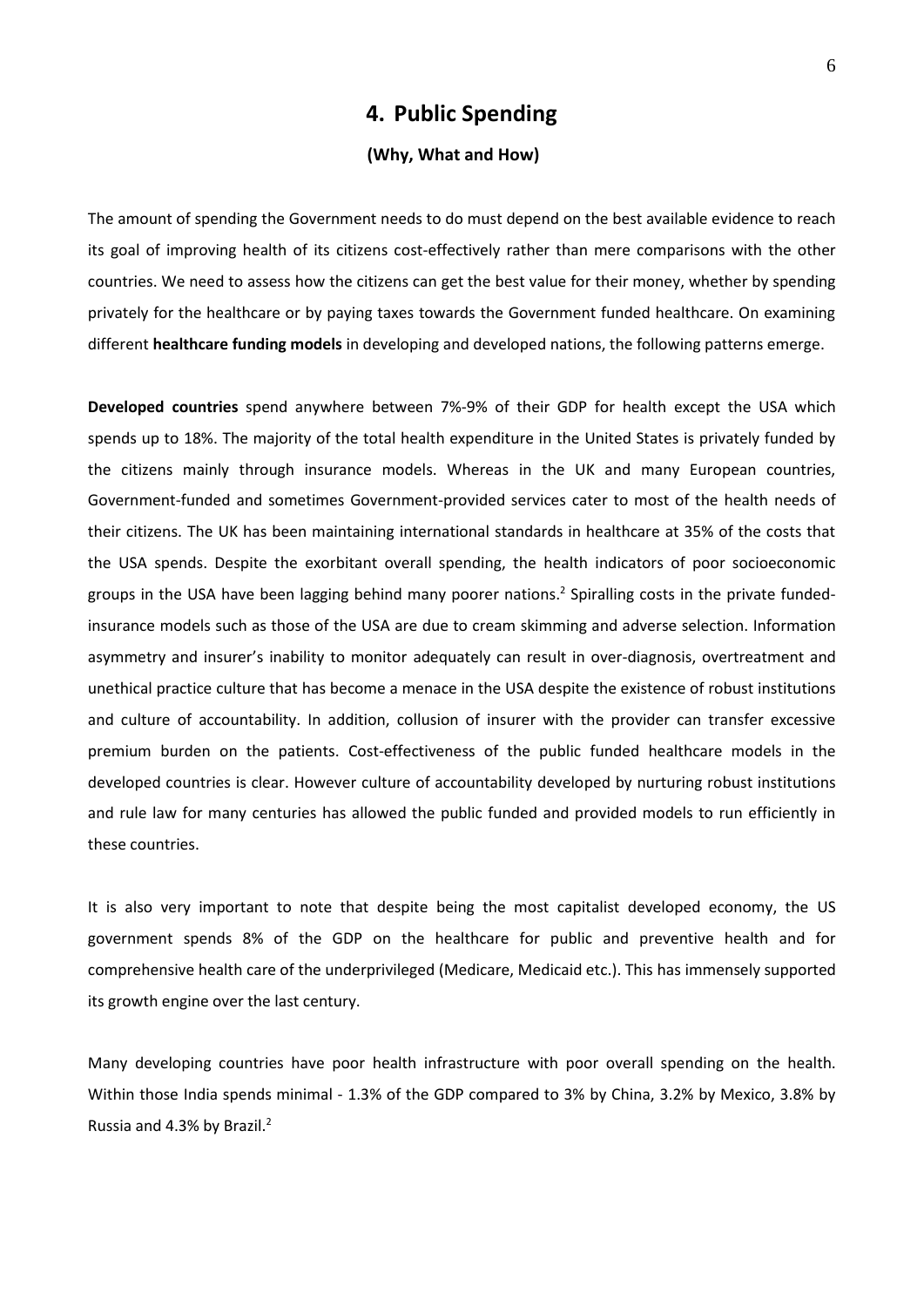**Public health and preventive care:** Even the libertarians who despise public spending for health accept that public health cannot be effectively catered to by the free markets. Positive externality effects of public health spending increase the overall health of the communities enormously. Only a collective effort of a community through the Government can tackle the public and preventive health problems such as sanitation, pollution, road safety, immunisation, epidemic control, vector control etc. In addition, the costeffectiveness of expenditure on public and preventive health by collective action is immense compared to the costs of treating these preventable diseases.

**Primary Care:** Positive externalities occur in the primary care as well. Treating an infectious disease in the community by the primary care provider can reduce the risk of disease spread and thereby having a strong positive externality effect. Though the preventive care hitherto has been considered to consist of immunisations mainly, with the increase in chronic disease burden such as hypertension, diabetes, cardiovascular diseases etc., primary care of these diseases itself will be preventive care for their complications such as stroke, heart attack, infections etc. This demonstrates the immense costeffectiveness of primary care in promoting the health compared with the secondary and tertiary care services. In addition, spread of health education in the community by the patients who were screened and treated for these chronic diseases is a positive externality effect.

#### **Secondary and Tertiary care**:

These services are very expensive even for maintaining a basic standard. Though the effectiveness of funding and/or provision of these services by the state is evident in the experience of the developed countries, lack of mechanisms for accountability and finding a right economic model suitable for the Indian context will be the main challenges. These issues are discussed in the next chapter.

However, the semi-independent public funded tertiary referral hospitals linked with educational institutions such as AIIMS, PGIMER, JIPMER etc. have shown great cost-effectiveness in delivering high quality services compared to their equivalent private providers. They have also produced a great number of highly qualified professionals in addition to their India-specific research output. The experience of these centres of excellence can be cherished and replicated across the country.

**Private care**: Well established private providers across the country will remain the future providers of the primary, secondary and tertiary health care for the middle class/wealthy population of India. The standards even in the most expensive hospitals have been uncertain with widespread prevalence of overdiagnosis and overtreatment. Citizens are strongly wishing for an improvement of standards in these hospitals. Government has the responsibility to spend a reasonable amount of money for monitoring the standards of care, developing the mechanisms of accountability, funding different institutions for checks and balances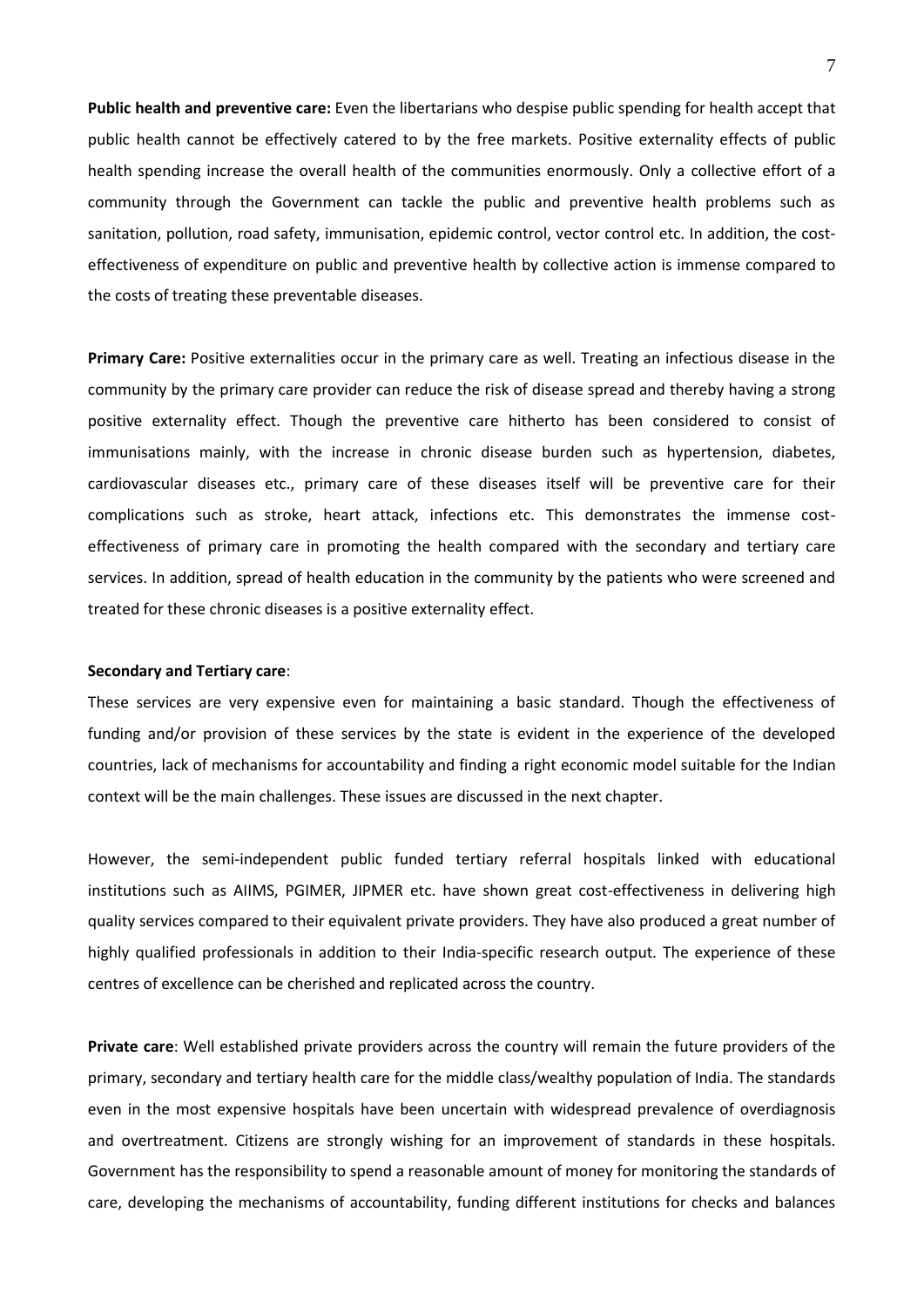and maintaining the standards of professional education and training. Though spiralling costs are a drawback in the private insurance models, risk pooling helps the patient to minimise the individual risk. Evolution and development of health insurance business must not be restricted or discouraged by the Government. However a strong public spending and provision of services can help to achieve the necessary homeostasis in the healthcare sector.

**Conclusion:** There is a strong case from the growth point of view to increase the public spending. The case for spending for public health is very strong with no other viable alternative. The case for public spending for universal primary care is strong due to its positive externality effects and immense cost-effectiveness. The case for public sector run tertiary referral centres covering the whole nation is strong due their costeffectiveness. The case for public spending for developing institutions for accountability is very strong with no other alternative available. In essence, there is an unequivocally robust case to increase the Government funding for all these services to get the best value for the money spent by the citizens of India. This document further discusses how these services can be delivered efficiently by increasing the spending to **mere 2% of GDP** to begin with. We certainly need a noble political resolve to reach this very basic expectation of Indian voters.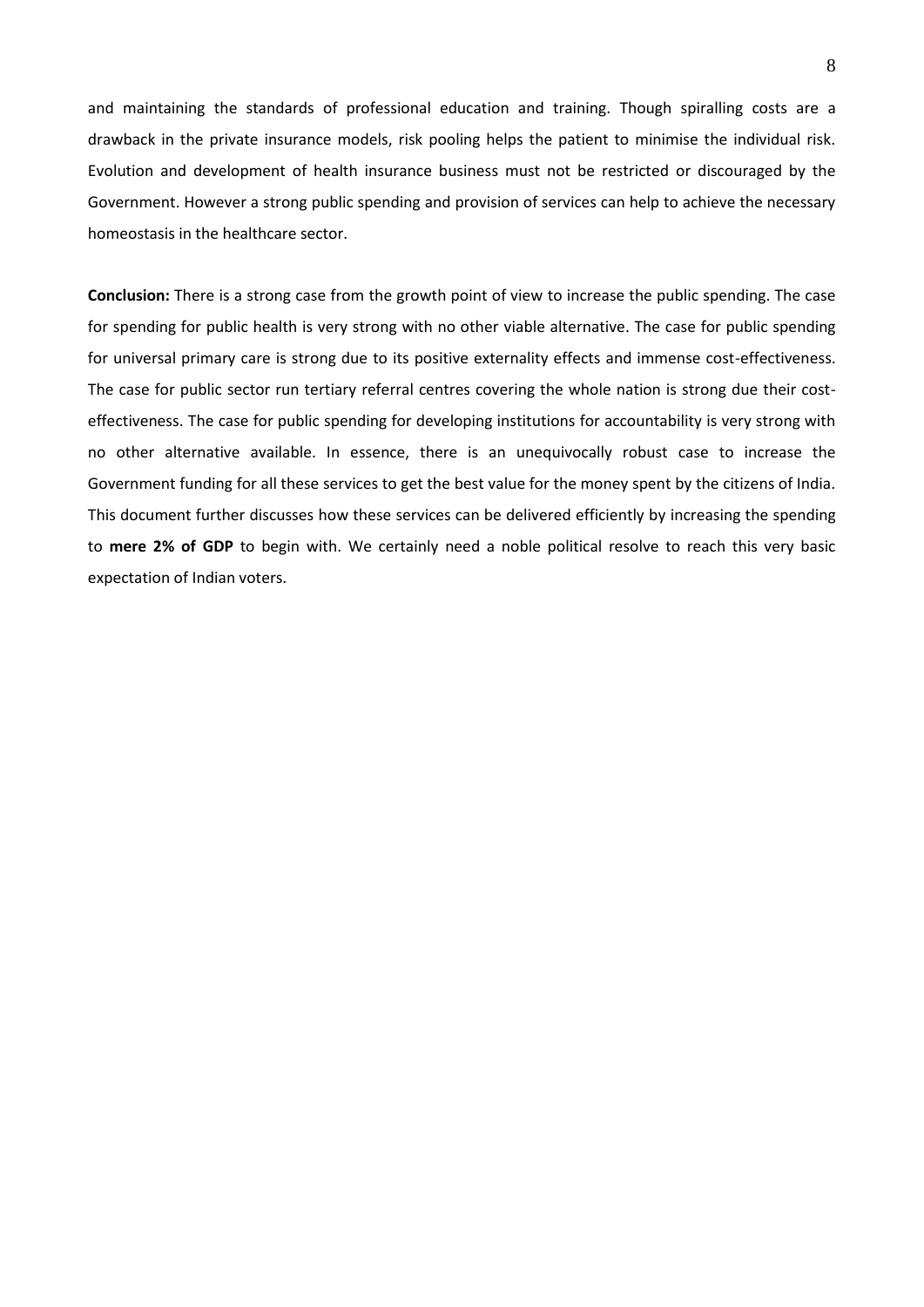## **5. Economical Models**

#### **What is an ideal economic model for healthcare delivery through public spending?**

Broadly public-funded healthcare systems can be either public sector provided system (existing govt. healthcare system) or PPP (public funded and private provided) system. In the PPP, either the Govt. acts as an insurer or it can pay a third party to insure its citizens.<sup>9.10,11</sup> Either way, the insurer can purchase healthcare services for its clients (citizens) from the private providers by two methods broadly: usually by 'fee-for-service' payment and sometimes by 'capitation' payments.

**Public sector provider model**: In case of public sector organisations, there is no incentive to deliver unnecessary services, nor is there an incentive for 'under-provision', except to the degree that they may attempt to provide fewer services – that is, work less – than expected in the contractual arrangement. There is no particular incentive to deliver high quality care, so typically there is a heavy reliance on enforcement of rules and procedures thought to enhance quality. Institutionalisation of corruption and thereby the lack of public trust will hamper any attempts to improve upon the existing system of public providers.

In the Indian experience, there is a broad spectrum of variation in the standards of Government run healthcare providers not only geographically but also based on the type of the care they provide. Primary and secondary care providers face the problems of unfilled posts, absenteeism and massive under provision. In 2010, 10% of posts for doctors at the PHCs and 63% of the specialist posts at the CHCs, and 25% of the nursing posts at PHCs and CHCs combined remained unfilled.<sup>12</sup> The situation for support staff is similar with 27% of pharmacist and 50% of laboratory technician posts also vacant. Though a majority of the district level tertiary care hospitals suffer with lack of funding and lack of accountability, we have exceptions. Premier institutes such as AIIMS, PGI, JIPMER etc. have been providing high quality costeffective tertiary care. As centres of excellence, they attract the best and bright of the country, thereby driving a culture of pride and accountability. In addition they provide fantastic opportunities for training and teaching while being accessible to the poorer students. Competitive remuneration of the expert doctors would be possible in these organisations unlike in primary or secondary care. Autonomy has further driven innovation and quality in these centres. However enormous costs for building more such institutes can be a big challenge, which can be tackled by a model proposed later in this document.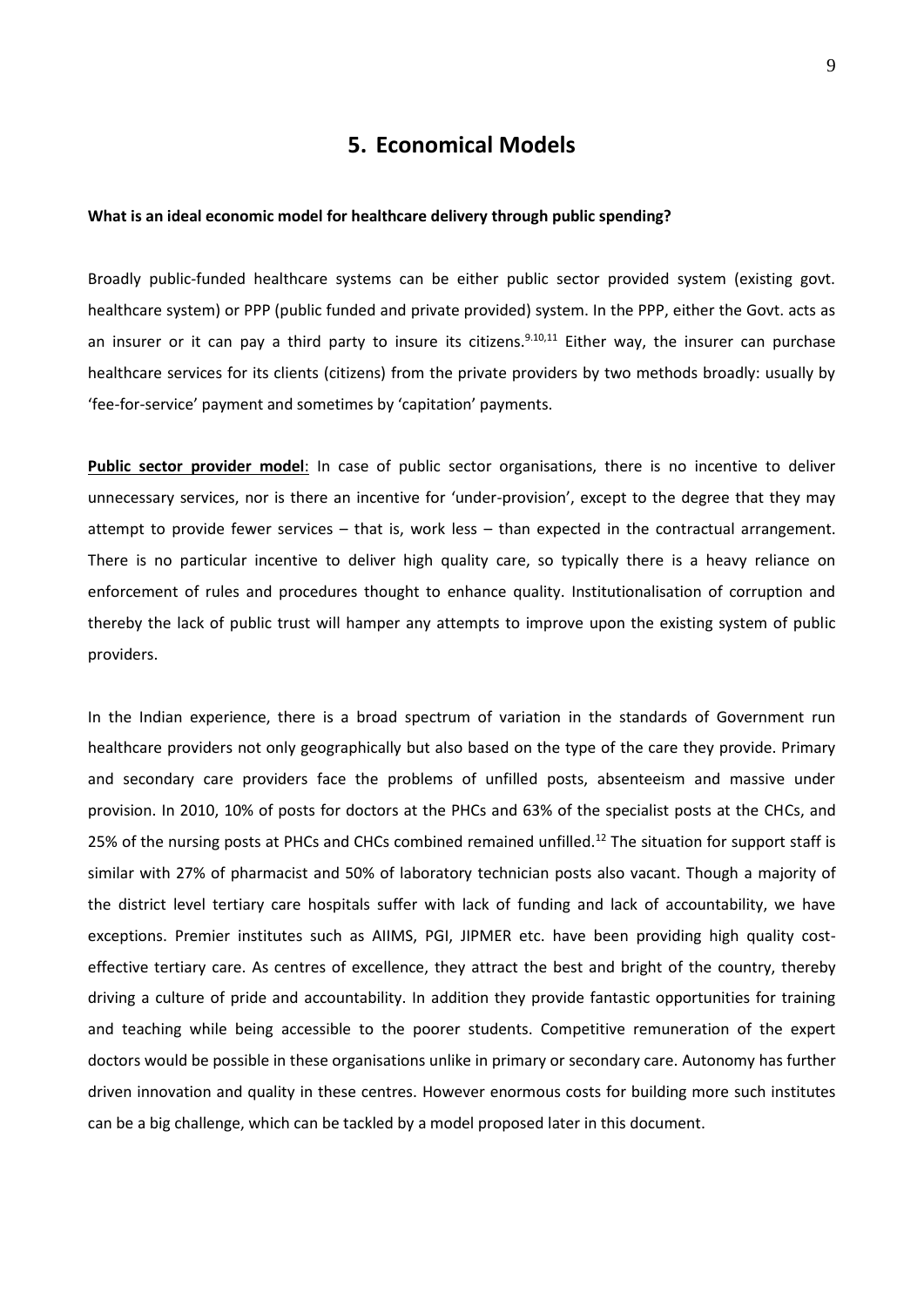**Fee-for-service PPP model:** Private providers are rewarded for providing more services to patients.<sup>13</sup> This form of payment for services has a powerful incentive for over-provision of services on the part of the 'agent' and therefore necessitates a substantial amount of costly monitoring on the part of the payer, especially when output cannot be easily measured. In some respects, it seems intuitive that more medical care would benefit patients in most cases, and therefore that fee-for-service payments would not have a detrimental impact on quality of care or patient outcomes. However, there is research suggesting that more care does not necessarily imply higher quality or better outcomes. Provider incomes increase whether or not the services they provide are needed, or of dubious worth and a growing literature suggest that there is a risk to patient health associated with 'over-treatment', just as there is with 'undertreatment'. Over treatment in the form of unnecessary operative procedures will amount to putting the patients to unnecessary risks of both morbidity and mortality. To modify the incentives under fee-forservice, arrangements based on payment per episode or, for institutions, payment per admission have been introduced. These approaches bundle services for payment purposes, creating incentives for providers to limit the services they provide in response to a specific event. However, unlike capitation, providers receive more revenue the greater number of events they treat. They are not assigned the responsibility to provide all needed services to a defined population.

**Capitation Payment PPP model:** Under capitation payment, the private provider agrees to deliver a specified list of health services to a predetermined group of individuals for a fixed amount per person per time period.<sup>13</sup> The provider bears financial risk in situations in which the actual cost of these services exceeds that fixed amount. Conversely, the provider retains at least a portion of monies that accrue in the instance the costs borne are less than the predetermined reimbursement. The most frequently voiced concern about how capitation might affect quality of care is that the provider entity receiving the payment might act too aggressively in constraining service use, eliminating some necessary as well as some 'unnecessary' services. The result could be lower quality of care for patients. This is especially true, it is thought, if there is no sharing of risks or surpluses, if the capitated contract is short term, and if contract renewal does not depend on measures other than costs. In this situation there are few, if any, financial incentives for providers to improve quality, unless that improvement reduces costs as well.

**Cash Transfer Model:** Here, the Government transfers cash to its citizens directly in order to spend on health. It would be individual's choice to spend that money as they like. The major disadvantages are a) lack of risk pooling and thereby not achieving its intended purpose when needed b) lack of choice due to absence of qualified primary care providers in rural areas c) behavioural economics come into play with early spending of such money on needs other than health.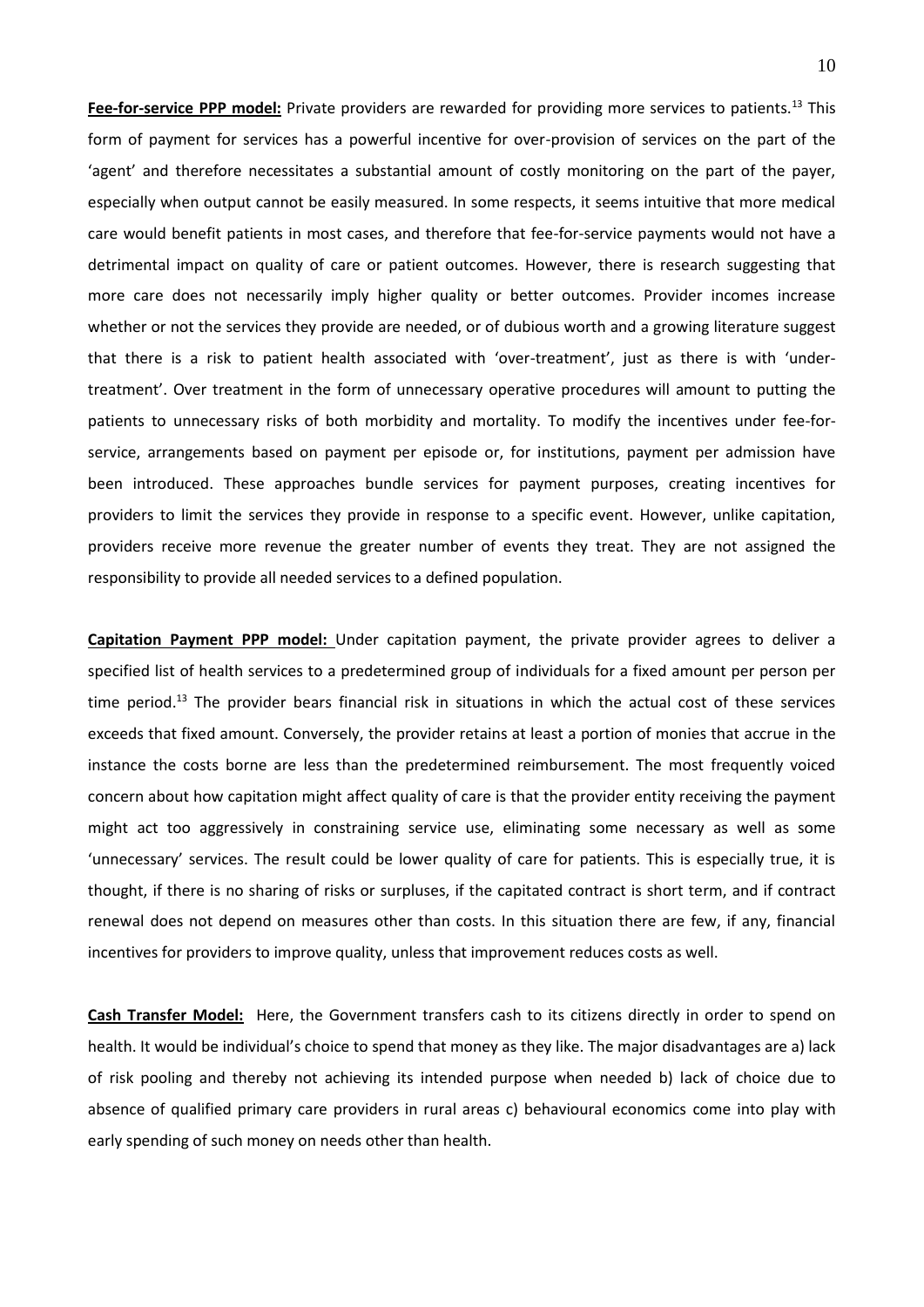**Lessons from the existing fee-for-service models:** A few schemes are in place run by the central and some state governments to cover secondary and tertiary care.<sup>9</sup> Aarogya Sri scheme has been introduced by the government of Andhra Pradesh in 2007 as a bundle-based fee-per-service insurance model covering certain secondary care operations and admissions for low income groups. In the beginning AP state government paid a private insurer but later began to act as the insurer. This scheme resulted in rampant over-treatment and malpractice (such as removal of uterus in healthy young women, unnecessary risky spinal disc operations etc.).<sup>14</sup> Both the private insurer and later the Government failed to control over-provision and the possible reasons may have been a) impossibility in adequate monitoring b) poor deterrents for malpractice c) possible collusion between insurer and provider in order to transfer burden on the Govt. d) Phantom services. In addition it was proved to be highly cost-inefficient (e.g. 59,000 surgeries were performed with the Rs. 274-crore Aarogya Sri budget mostly in the corporate sector while the Gandhi Hospital in Hyderabad could conduct 2.56 lakh operations with a meagre budget of Rs. 12 crores).<sup>14,</sup> The private hospital association's in AP, further acts as pressure groups to increase the budget or threaten to withdraw services. Thus, profits are privatized and losses are socialized.<sup>14</sup> However more importantly, studies showed that this programme and also other insurance based programmes (RSBY – Rashtriya Swasthya Bhima Yojana) failed to reduce the OOP expenditure of the poor and failed to protect the poor against impoverishment due to spending on health.<sup>5,14,15</sup> This is because the coverage of the scheme included some cherry picked operations with no incentive for preventing the disease, excluded drug expenditure and siphoned the monies from the existing skeletal primary care. This model also undermined the existing Govt. hospital based teaching institutions adversely affecting the teaching and training of the next generation of healthcare professionals. This demonstrates the major challenges in providing a costeffective secondary care. In a slightly different model of 'managed competition' among different third party insurers in the Eastern European experience, excessive controls and interference in management and tariffs by the Govt. caused increased costs similar to problems experienced in the Aarogya Sri. However evolution of Aarogya Sri over the years showed that technology can be used in different ways to improve the monitoring. This whole experience should be utilised in developing robust monitoring mechanisms.

#### **What models are suitable for the different domains of public funded health care?**

There is no **one-size-fits-all solution** for different domains of healthcare delivery. The primary care (85% of current OOP expenditure) cannot be provided by fee-for-service PPP model due to the difficulty in auditing the high frequency - low cost events, high transaction costs and poor regulation of the quality. Inefficiency of the public providers of primary care is nearly impossible to tackle at the current stage. In this case, a capitation based PPP seems to be a better choice, though this can lead to some under-provision again due to inadequate auditing.<sup>16</sup> Also a robust primary care gate-keeping system reduces over-all costs immensely<sup>16</sup>. Whereas the balance in the case of secondary care tilts towards fee-for-service PPP system in order to prevent under-provision which can be disastrous. However embarking on fee-per-service models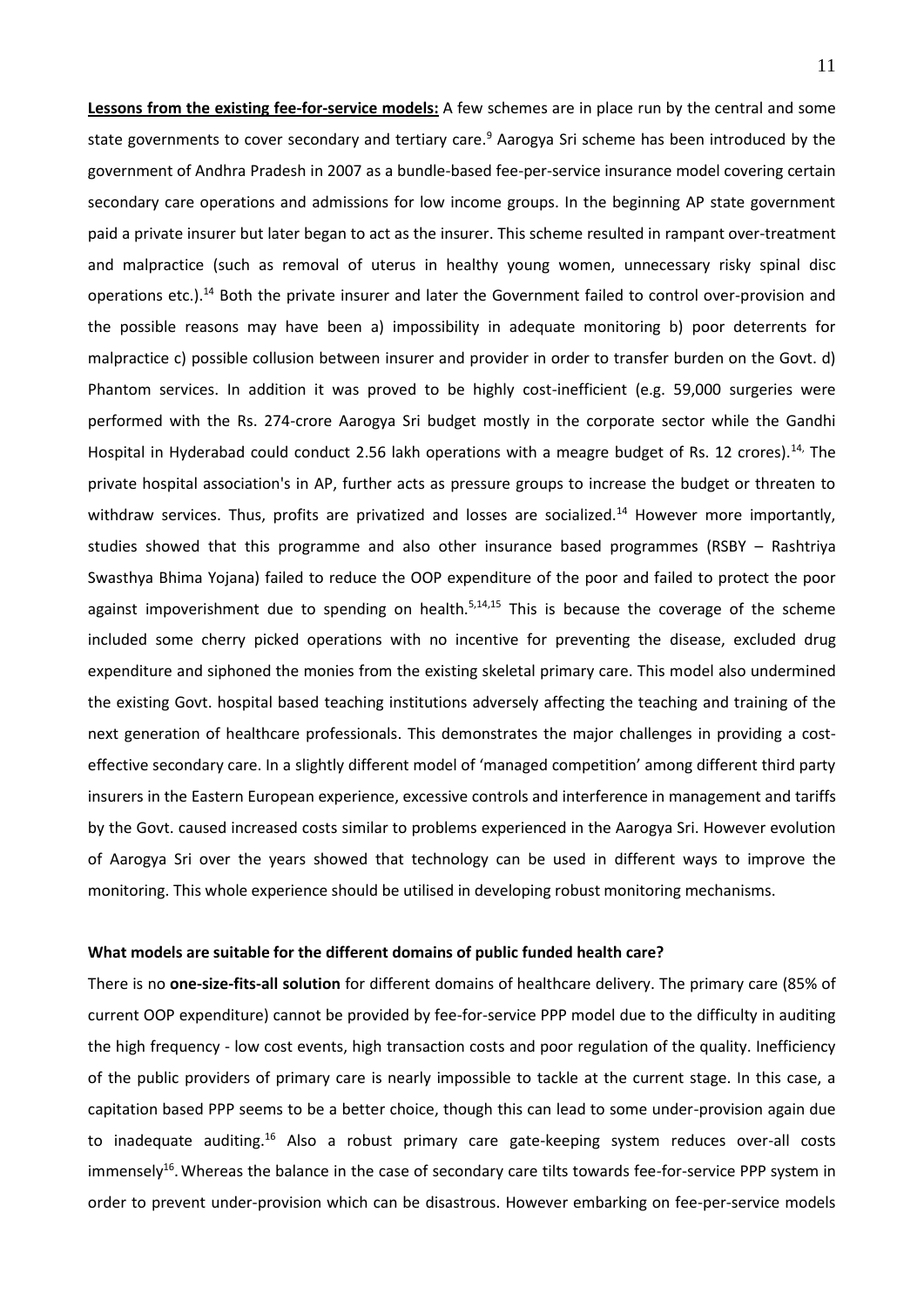without developing adequate monitoring mechanisms can be very expensive and even catastrophic. A robust, accessible, referral based (except for emergency cases) secondary care system involving government CHCs and small, moderately priced, good quality private nursing homes should complete the family care needs of the whole population. We may aim at about 100 beds per 100,000 population in secondary care, allow competition and choice among care givers. Fee-for-service model can be adopted based on standard costs and protocols developed.

For tertiary care, developing autonomous 'centres of excellence' public providers can be extremely costeffective. Vertical integration of these domains with each other also with the public health and the medical education improves the overall efficiency. Expanding of the cost-effective primary care (capitation based PPP) and tertiary care (public providers) domains can help to overlap the highly expensive and challenging secondary care domain making overall spending economical. A phased introduction of these effective models and their functional specifics are described in the next chapter. Integration of the existing public sector workers and infrastructure and utilizing the services of the vastly expanded private providers are the key elements of this pragmatic approach.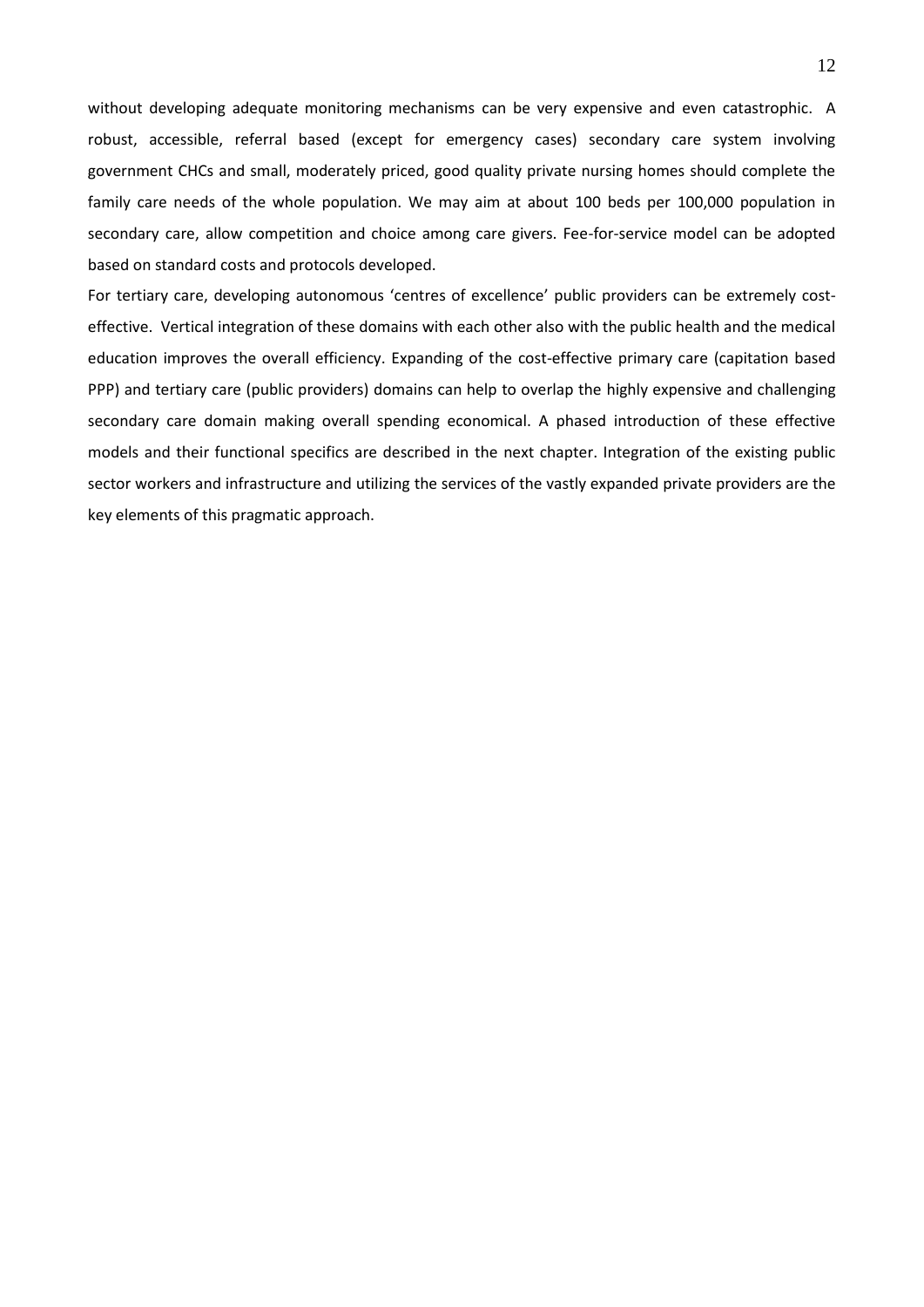## **6. Comprehensive Healthcare System – A phased approach**

We propose here a comprehensive and cost-effective healthcare system with an implementation plan. In principle this is a universal coverage system without any means testing or target oriented approach. In reality we expect this system to cater the bottom 60% of the economical strata.

Expanding the public funded healthcare provision needs to be done in a phased manner considering the above-mentioned challenges (chapter 5) in any model that we may choose. A phased approach is essential in the proposed system which will be built on a primary care network. This will provide the time to tinker with the system which surely will be dynamic in nature. This would also allow time to debate over alternative models without hampering the introduction of a skeletal system. In the first phase, the cost-effective primary and tertiary care models must be rolled in with a skeletal secondary care. Phase 2 involves improving the primary care base and expanding the secondary care provision. In the final phase, by a complete integration of all domains, comprehensive healthcare provision can be achieved. Each phase would take 3-4 years of time to roll in. There can be overlapping in these phases depending on the evolution of the system.

**Primary care includes preventive care**: Here onwards, in this document the term 'primary care' embraces the preventive care as well. As discussed before most of the primary care is preventive in nature and all the preventive care can be delivered by the primary care provider. The requirement for a proportionately high spending in the primary care cannot be over-emphasised. In the UK, primary care and hospital care share  $30\%$  and  $70\%$  costs respectively.<sup>17</sup> Cost of prescriptions in the primary care is 7% only. Despite the very high costs involved in the hospital care, still a very high amount is spent on the primary care to attract the work force and cut down the hospital admissions. The importance of primary care in a cost-effective improvement of nation's health once again cannot be over emphasized.<sup>18,19</sup>

#### **Phase 1:**

Aims

- **a)** Establishing a network of local family physicians (FP) paid by the Govt.
- **b)** Registration of the whole population digitally by this network of FPs and obtaining the health profile of the nation
- **c)** Establishing an economical and high quality drug distribution system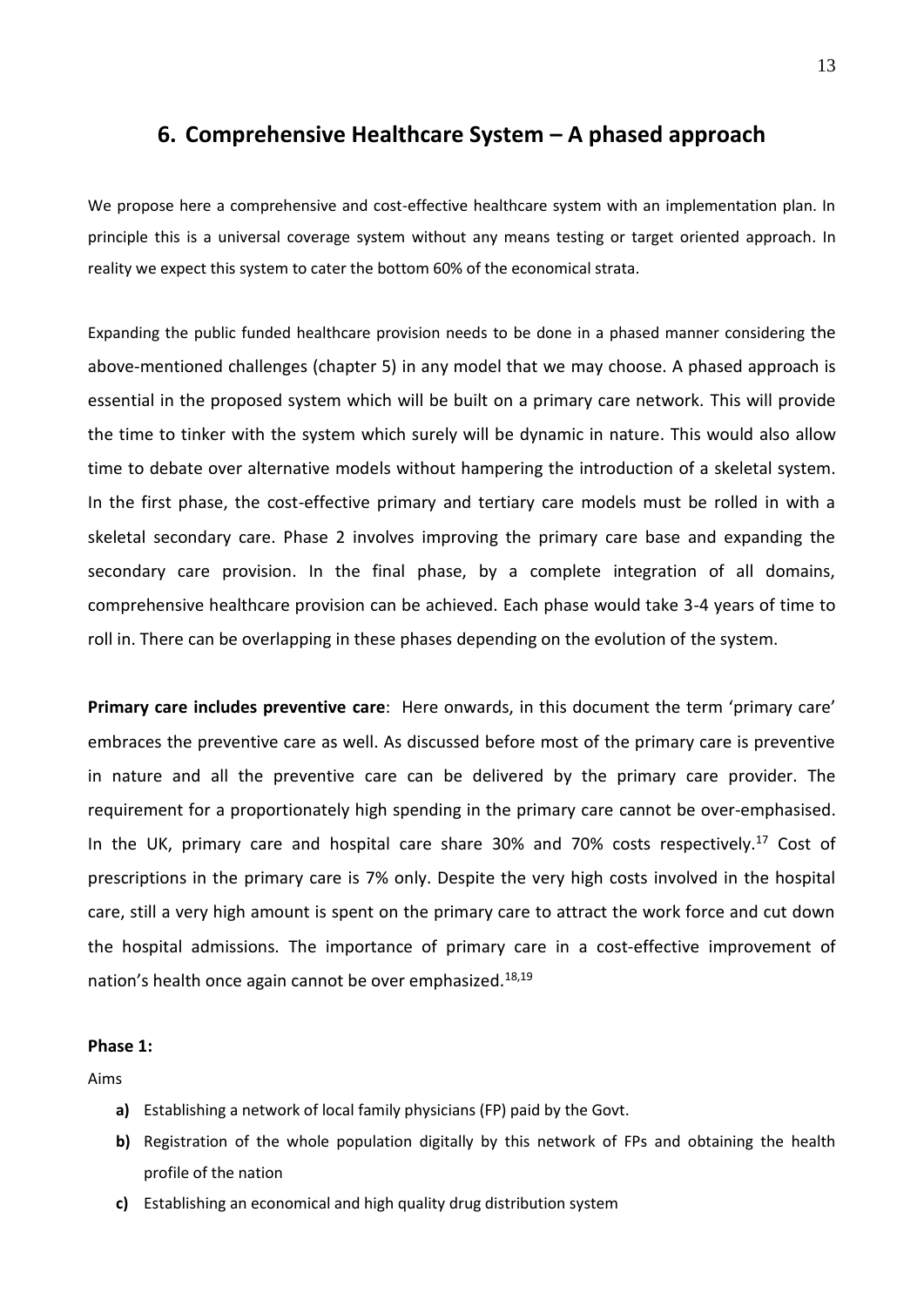- **d)** Establishing Govt. run diagnostic centres
- **e)** Establishing centres of excellence tertiary hospitals, one per half a million population
- **f)** Converting the existing CHCs into polyclinics
- **g)** Establishing robust accountability mechanisms

The idea is to attract and streamline family physicians such that they would register all the patients and their basic health data digitally. All the registrations and consultations will be based on AADHAR card including biometric confirmation of identity. All digital data will be uploaded to central servers at a Central Healthcare Monitoring Agency (CHMA). This would provide a baseline data to assess the health problems of the nation properly with a geographical outlook. In addition to registration, the FP's responsibility will be performing the foremost tasks in the primary and preventive care (immunisation, antenatal check-ups, malnutrition assessment, infectious disease treatment, chronic disease screening etc.). A drug dispensary will be managed by each FP and it runs in a replenishment model where the Govt.'s 'Drug Supply Agency' (DSA) restocks the used medicines. All the prescriptions will be digital with attached Aadhaar card number such that tracking would be possible. Capitation based payment follows the registration and thereafter for provision of services. Further payments follow on reaching specific health targets. Primary care will be detailed in the chapter 7, drug delivery in chapter 10 and accountability mechanisms in chapter 12. Govt. run diagnostic centres (chapter 11) will be established in the current PHCs to support the FPs.

Simultaneously tertiary care centres will be established one per four million population using the private finance initiative (PFI) to raise the capital and maintain standards. This is described in Chapter 9. Specialists from the tertiary care centres will support running 'polyclinics' set-up in the existing CHCs as a hub and spoke model (Chapter 8).

A district health board (DHB) will be managing the monies for contracting primary care and funding the public healthcare providers in the district. This is described in chapter 16.

### **Phase 2:**

Aims

- **a)** Expanding the roles of the FPs and introducing health-outcome-based incentives.
- **b)** Contracting the secondary care services including maternity care and trauma care
- **c)** Expanding free drug dispensaries to private providers

The second phase will be consolidating on the gains in the first phase that is registration and assessment of disease burden. And also a sufficient time is allowed in phase 1 to tinker with the system and seal the loopholes. In phase 2, the incentives for secondary income will evolve dynamically after reaching the initial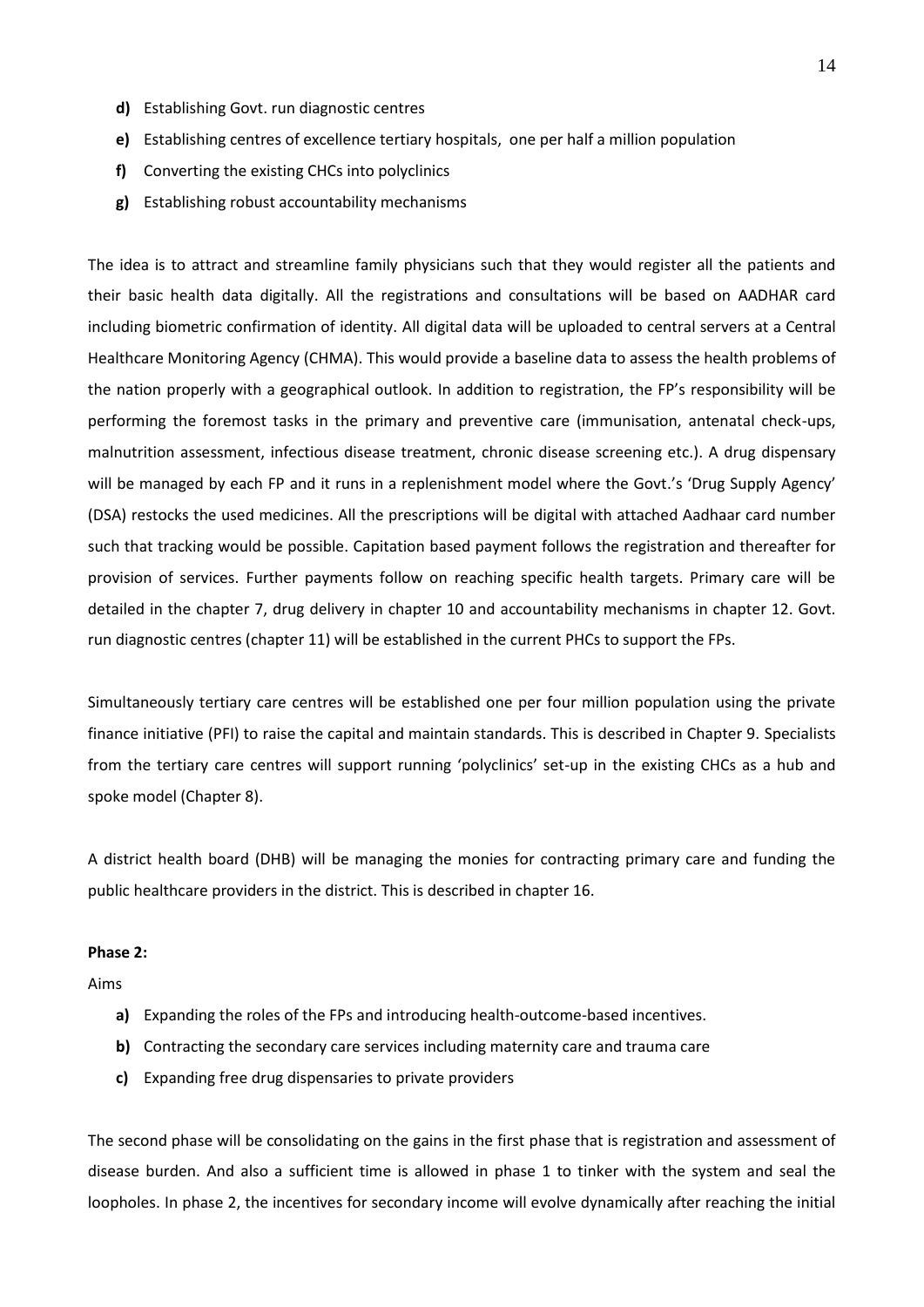targets. The initial indicators will earn less money now as additional indicators will add up such as successful diagnosis and treatment of chronic conditions (diabetes, hypertension, heart disease prevention), reduction of maternal and child mortality (time lag effect), patient education programmes, community prevention efforts, continuous professional education of the personnel etc. Approved private hospitals will be provided with free drug dispensaries managed by the DSA. This system provides an incentive for the private hospitals to subject themselves to rigorous monitoring mechanisms. Important secondary care services can be contracted on bundle based fees-per-service model from these hospitals using the experience from the Aarogya Sri.

**Phase 3:** Once a well-functioning, monitored and tinkered primary care skeleton is up and running, a complete secondary care provision can be contracted from private providers in this final phase. We propose two models available to achieve this goal.

- 1. Expanded DHB to contract all secondary care from private providers or
- 2. Private run regional healthcare trust (RHT) model

#### Expansion of DHB role:

DHBs expand their role by contracting all secondary care in addition to contracting the FPs and funding the Govt. providers. This will be on a fee-per-service model. Essentially money flows from the DHBs to the private FPs on capitation basis, to the private hospitals (secondary care) on fees-for-service basis and to the tertiary hospitals and diagnostic centres on salary basis. Direct flow of the money to tertiary centre cuts the administration costs of billing for services. DHB will choose which services to be delivered by the tertiary centres and which services to be bought at the private hospitals (secondary care). This model can boost the profits incurred by the private RHTs (see below) whereas lack of profit incentive can result in overall inefficiency in reaching the stated goals for the population.

#### Private RHT model:

Private agents will bid to provide a comprehensive healthcare for a geographical region as a regional health trust (RHT). Money flows to RHT from the Govt. through the DHBs on capitation basis. RHT need to pay the primary care providers (individual FPs or groups) and also pay for the secondary and tertiary care needed for the population in the approved hospitals with set standards. There will be several exclusions to limit the risk and high costs. For example, expensive (often merely life prolonging) chemotherapy for cancer, joint replacements, major organ transplants, prolonged ITU care etc. will be excluded. Also the interventions unsupported by evidence will be excluded (e.g. spinal discectomies, hysterectomies for insignificant problems). An excluded list will be provided rather than inclusive list. An expert panel develops such a list utilising the experience of Aarogya Sri and RSBY. RHT is completely independent in choosing the type of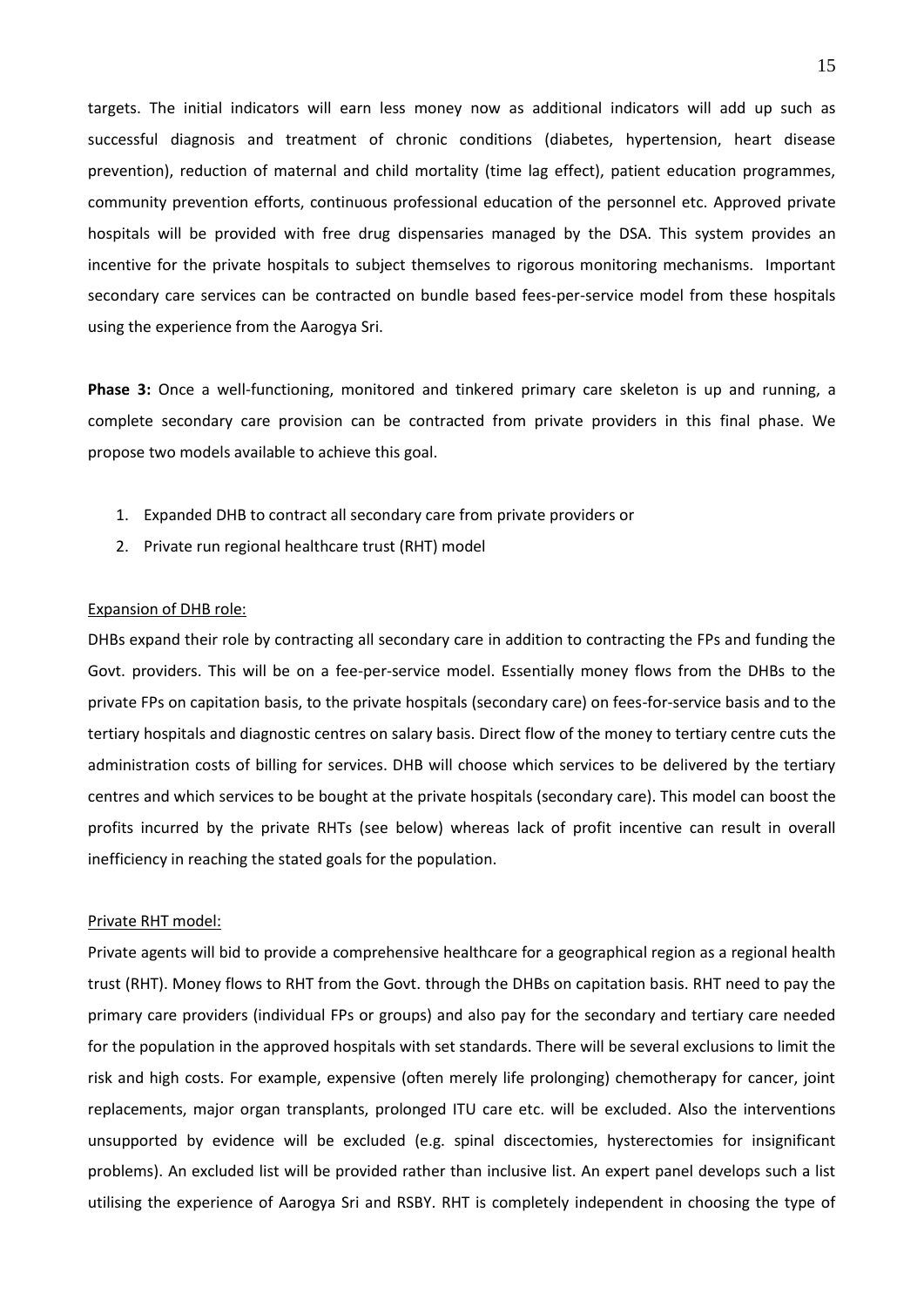contract or method of payment for services with the care providers. RHT can run any type of care provision itself. RHT will strive to improve preventive and primary care in order to reduce the hospital admissions and also for early discharge of patients for community based care. Primary care providers will act as **'gate keepers'** to reduce the unnecessary referrals to specialist centres (FP referral is compulsory for availing secondary or tertiary service for non-emergency conditions). Specialist visiting services also can be arranged by the RHT to improve community-based services. Though, emergency admissions to the secondary and tertiary centres cannot be controlled by the gatekeepers, efficient preventive and primary care would keep the rate of such admissions to the lowest level. The costs of primary care and also the disease burden as per geographical region will be evident by the end of phase 2. This information will help the private agents to perform risk-profit analysis in embarking into RHT bidding. Again digital recording of all the events and data will help to switch the services from one agent to another by the end of (say three yearly) contracts of RHTs. Govt. run tertiary centres will also be paid by the RHT in a fee-per-service model. The private player, as a single payer, will have maximum incentive in promoting health of the community such that it would spend more on preventive and primary care in order to reduce the disease burden and thereby reducing the more expensive costs accrued in secondary and tertiary care. A single player (RHT) whose primary incentive is in creating a healthy population that least requires healthcare facilities can be a win-win solution for the private player and the public.

Ideally a **randomised controlled trial** (RCT) can be run in demographically similar areas to compare the cost-effectiveness of enhanced DHBs with private run RHTs. It is not difficult to run RCTs and it is the only way to know the 'truth' in complex systems (i.e. the real world).

#### **Cost Analysis:**

Projected expenditure for 2025 after phased introduction of the system: Projected population: 1.4 billion

Primary Care: Rs 700 per capita making Rs. 1 lakh crores Existing infrastructure: Rs 25,000 crores Drug supply chain, Diagnostic centres, CHMA: Rs 25,000 crores Total 1.5 lakh crores Secondary Care: Rs 1000 per capita expenditure or Rs 10 lakhs per bed with 15 lakh beds making it to Rs. 1.5 lakh crores

Tertiary Care: There is a need to have at least one tertiary centre for every district (40 lakhs population) upgrading each district hospital. This would account to 300 hospitals across the country. PFI lease can be Rs. 50 crores and running costs are Rs. 150 crores. There are other 200 existing tertiary care hospitals. Total expenses for year would be 1 lakh crores.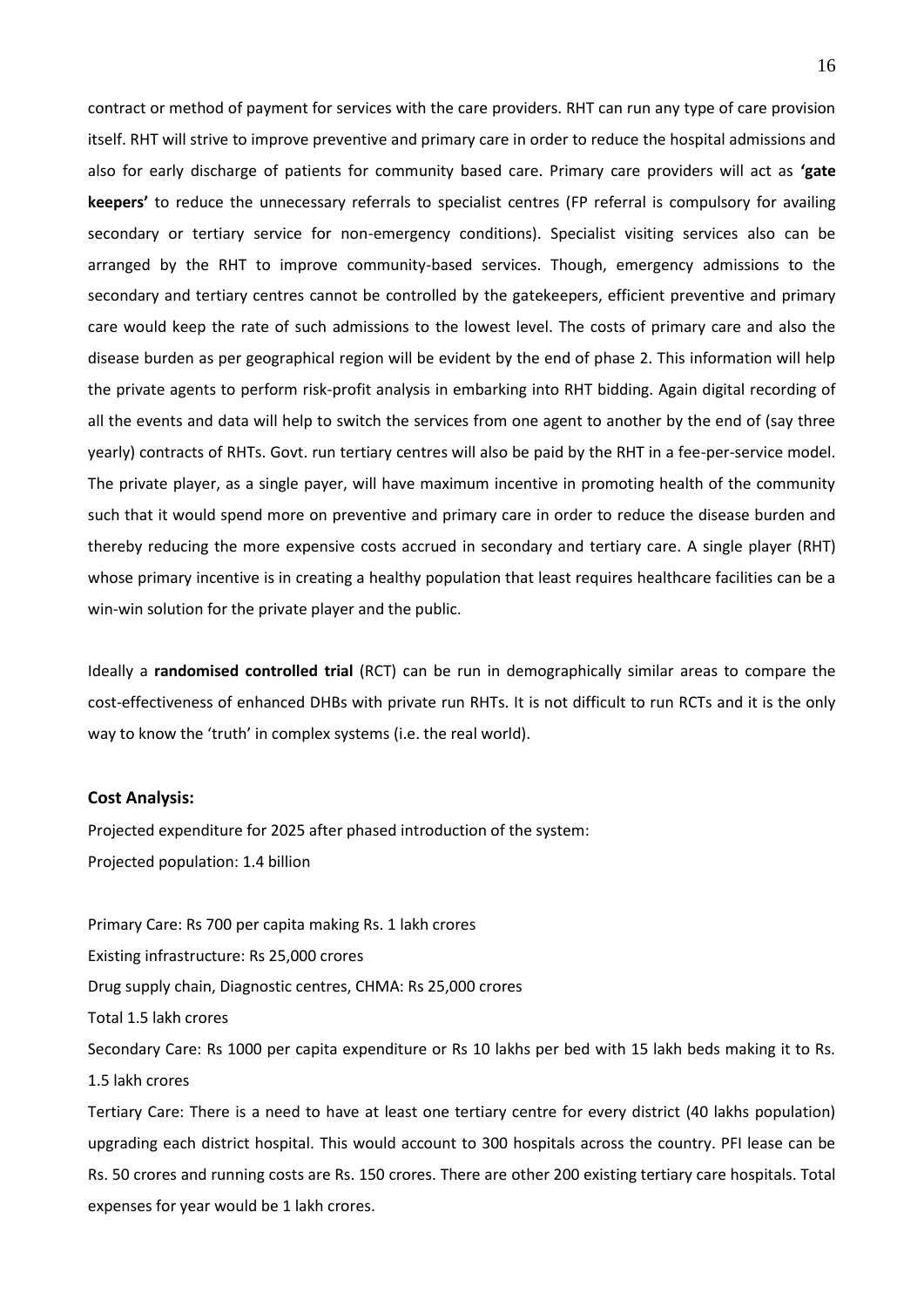#### Total =  $1.5 + 1.5 + 1 =$  Rs 4 lakh crores

#### Projected GDP = 4 trillion USD = Rs. 240 lakh crores

Projected expenditure by 2025 would be 1.7% of the GDP. Current public health spending is 1.3% of the GDP.

### **Rationale of the system**

- 1. A system founded on technology based monitoring and optimal economic models
- 2. High quality primary care provision; Better reception by general public of the accessible FP clinics led by doctors (as opposed to ANMs in sub centres currently)
- 3. It is very difficult to control the expenses of hospital care when a private provider is involved in fees-per-service models. By expanding primary and tertiary cares in cost-effective models, the scope of the secondary care will shrink, thereby cutting the over-all costs.
- 4. Money follows health. Several healthcare outcome performance indicators will be identified that can be measured with least subjectivity. Financial incentives to the FPs will be linked to these indicators.
- 5. Strong financial incentives in order to attract qualified personnel to work as FPs in rural areas.
- 6. Nominal fees at the point of delivery (Rs.10 each for consultation and prescription) will curtail overutilisation by the patient and a low-powered incentive for the FP to provide service
- 7. Govt. run tertiary centres of excellence will provide training opportunities.
- 8. Govt. run drug supply chain (DSA) will reduce both under- and over-utilisation of the services. Private provider neither has incentive to overprescribe nor to under-prescribe. But there is a strong incentive to prescribe adequately to satisfy the patient. Monitoring through electronic prescription and making the doctors and RHT responsible can control siphoning of drugs to the black market.
- 9. Govt. run diagnostic centres will reduce under- and over- utilisation. Private providers have an incentive (satisfying their patients) to apply constant pressure on these centres to maintain efficiency. Infrastructure of the existing PHCs can be used to run these centres.
- 10. Mandatory electronic recording is the key element of monitoring. The onus is on the private agent (FP, RHT or private hospital) to maintain electronic recording for payments.
- 11. Phased approach to gain trust and tweak the system
- 12. Functioning markets to allow cost reduction and quality improvement;
	- a) FPs compete with each other to attract more patients as they are paid per capita
	- b) Drug companies compete to obtain DSA contracts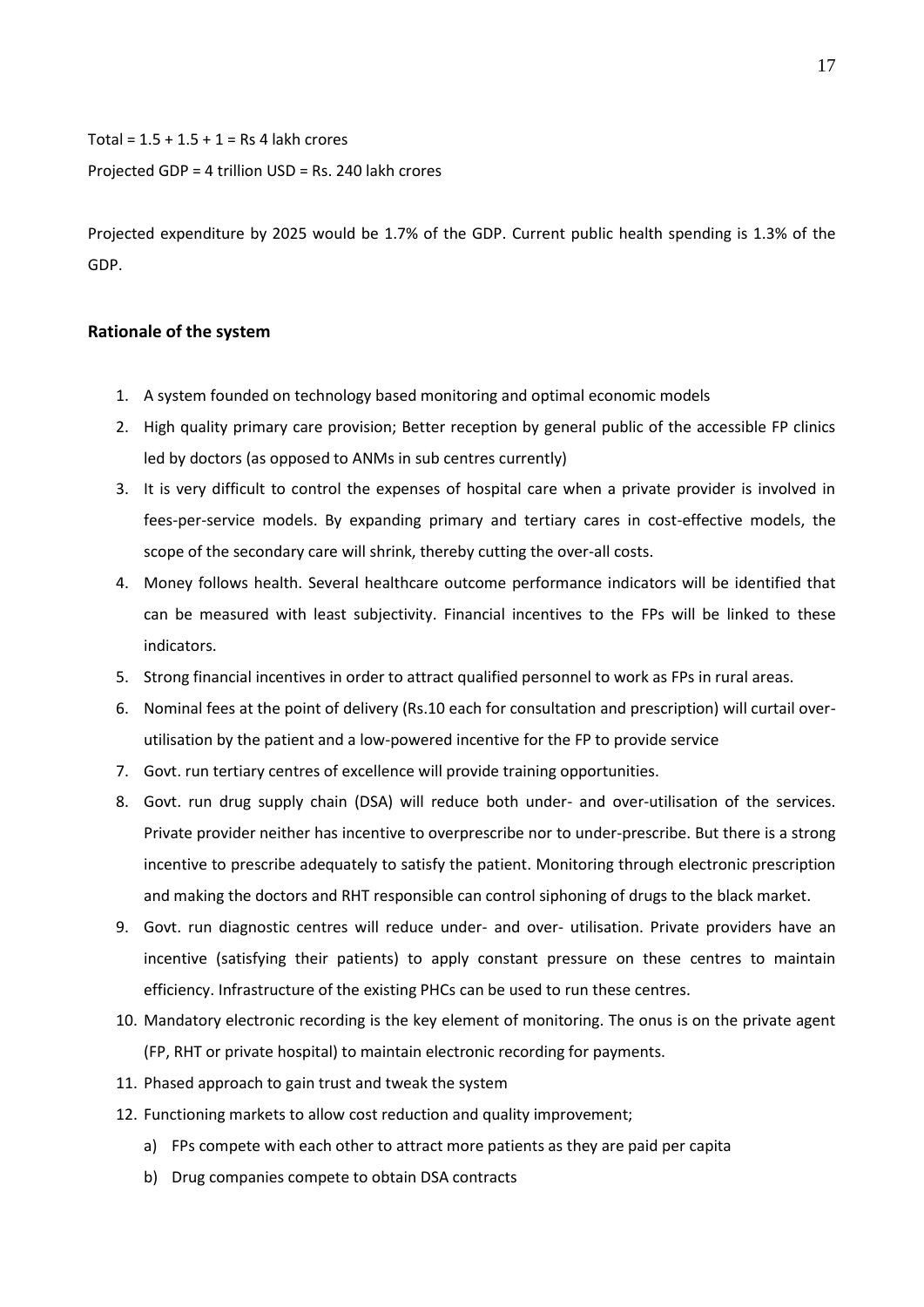- c) Private providers improve the quality to get approved such that they can run free drug dispensary which will attract patients
- 13. Universal approach will obviate the need for identification of the target population which is highly susceptible to corruption. Biometric registration will prevent the potential for fraud by the FPs by nominally registering non-users of the services for payments.
- 14. In phase 3, the advantages of private RHTs would be
	- a) The private parties would themselves endeavour in evolving the system thereby saving the government from a huge and inefficient bureaucratic exercise.
	- b) Powerful incentive to expand the horizons of the RHTs to pursue the local authorities in maintaining sanitation, vector control etc. Patient education will be undertaken by the RHT for early detection of problems. Perhaps this system would provide an excellent financial incentive for innovative preventive care solutions
	- c) Capitation payment model for the RHTs would on balance curtail overtreatment thereby abiding to the basic ethical principle of the medical field that is 'do no harm'.
	- d) RHTs compete with each other in bidding for low cost
	- e) Private hospitals compete with each other in providing low cost services to RHTs
	- f) Money follows health and does not simply follow patients, disease or provision (e.g. operations, admissions, drugs supplied etc.).

## **7. Preventive and Primary Care**

An accessible clinic run by a family physician (FP) would be at the heart of delivering all primary care needs (includes preventive care). This clinic can be called SPAS clinic standing for Sakal Parivaar Aarogya Suraksha clinic. AADHAR card remains the key for registration and availing the services. Lucrative payments linked to performance and monitoring will attract the qualified doctors to the remote and rural areas.

#### **SPAS (Sakal Parivaar Aarogya Suraksha) clinic**

FPs will be contracted by the DHB (District health board), either individually, as groups/consortium of FPs or through a company (a private primary care trust – PCT) that can employ FPs and other personnel to run the SPAS clinics. Such flexibility will allow the system to evolve depending on the local markets. Bi-annual contracts will be issued. The primary source of income for a FP would be capitation basis payment as per the number of registrations within a stipulated geographic area. Each FP would be allowed to accept registration of patients from a much larger area (10 times bigger) than the area they are expected to cover. This will introduce a competition among the FPs to attract more patients and the patients will have a choice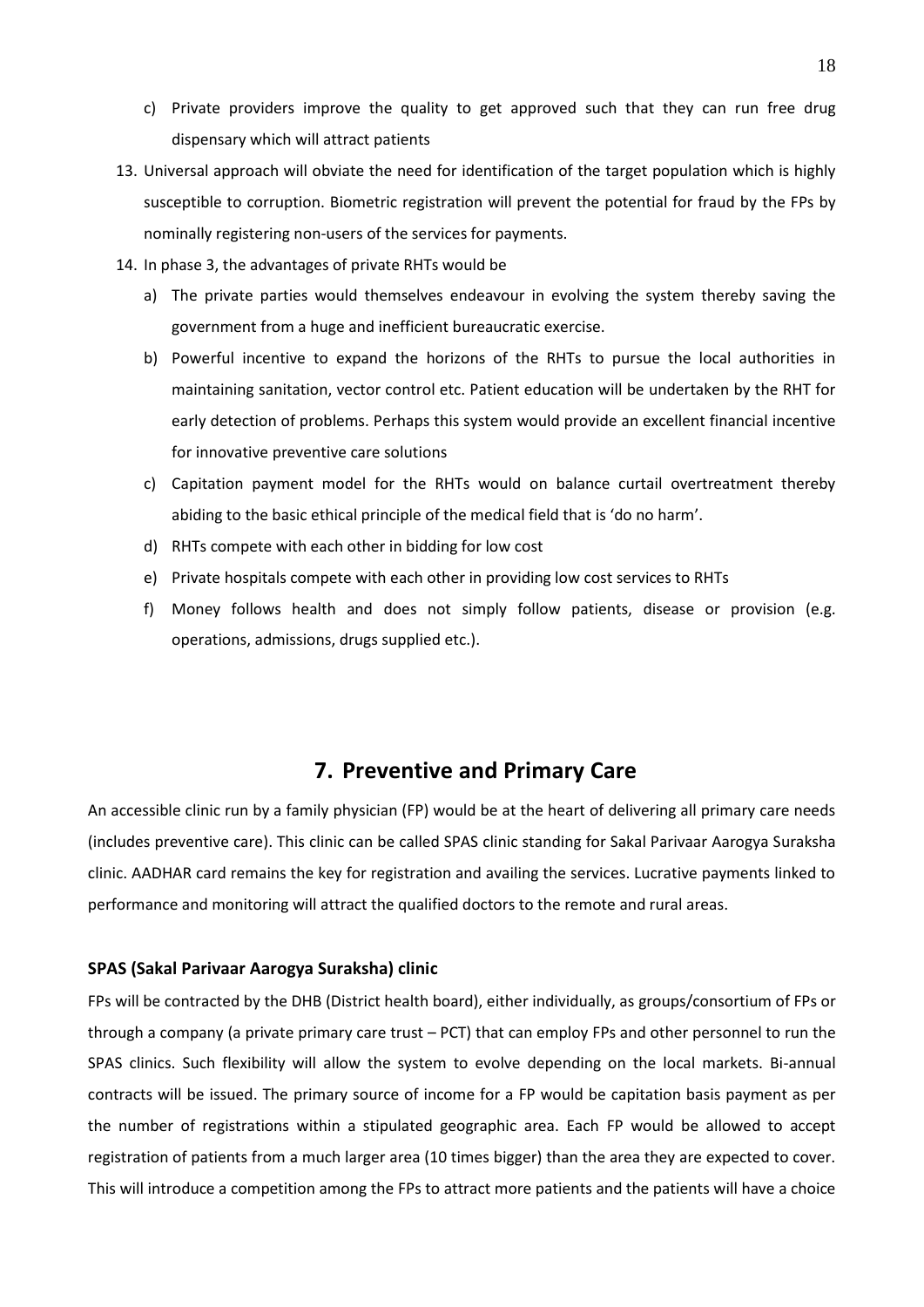to choose the best performing one or the nearest one as per their priorities. Secondary income for the FP will be from performance and outcome based incentives dependent on digital logging of basic tasks mentioned above. Biometric logging of the patients (parents in case of children) with their AADHAR card identities is mandatory for the first registration. This will be strongly encouraged for future consultations and prescriptions however the logistics such as power shortage, ill patients will be duly considered. In these exceptional circumstances alternatively patients will be given a paper health card with events signed and dated by the SPAS clinic personnel such that cross checking can be done on random basis. Registration alone will release monies (per capita basis) to the FP in the beginning. Several objectively assessable health indicators will be selected and depending on the percentage of coverage of those services in the geographical area and/or registered patients and thereby the number of the points accrued, additional money flows (say which will not be more than 30% of the registration based income).<sup>20</sup> Third source of income will be from the drug dispensary. Based on the amount of the drugs prescribed and number of prescriptions, further money will be earned as a commission (this will not be more than 20% of registration based income). Fourthly each consultation and each prescription carries nominal fees (Rs.10) to be paid by the patient to the FP directly.

Central storage of the digital data at CHMA (but accessible to the DHB for the respective geographical region) will allow transfer of the data to the new provider (FP) if the provider changes based on the dynamics of health economics or regional economics. Adverse selection of healthy beneficiaries only by the FPs can be curbed by massive campaign by the Govt. encouraging registration with the FPs within a stipulated time (6 months). However analysing the demographic profile of registration from a SPAS clinic will reveal any adverse selection of young and healthy population. No FP is allowed to refuse registration for any patient unless they have crossed a maximum number that they can deal with (say 7000).

### **Aims of the SPAS clinic:**

- 1) To register the population in an electronic patient record system
- 2) To provide primary care for nominal fees
- 3) To monitor and promote health in local communities by patient education and preventive care.

#### **Key characteristics**:

- 1. FP is the responsible person for the SPAS clinic who will employ at least one qualified nurse and one support worker
- 2. Contract is between the FP or a primary care trust (PCT) running the SPAS clinics and the Government. Per-capita payments to FPs or PCTs by the Govt. for providing all primary care services to certain population for certain period of time (2 years)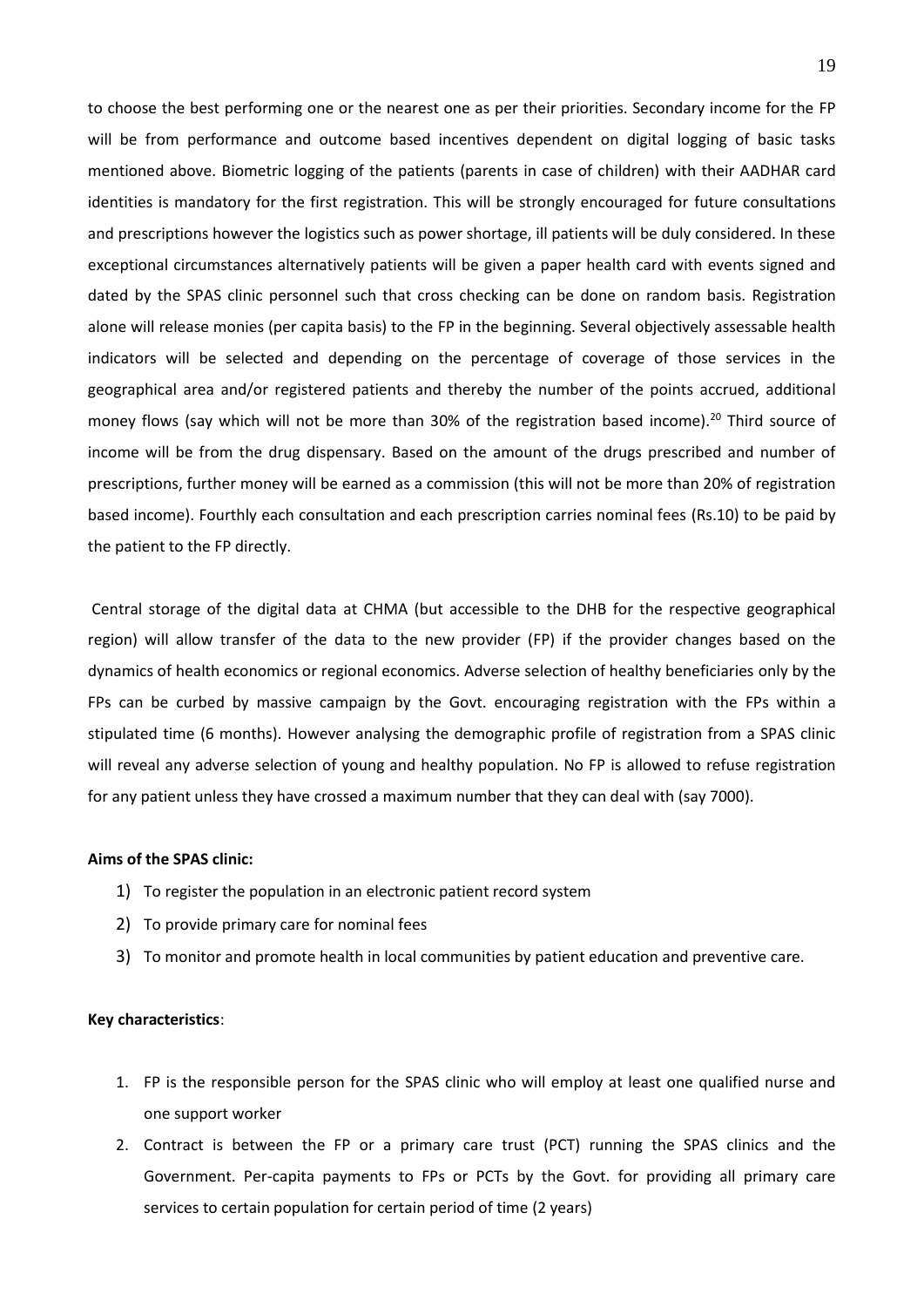- 3. Nominal fees (Rs. 10) to be paid by the patient directly to the FP per-visit
- 4. A drug dispensary will be attached to the SPAS clinic with prescription based supply of generic and quality medicines by the Govt.'s DSA
- 5. Nominal prescription fees paid by the patient directly to the FP (Rs. 10).
- 6. Health quality outcome based financial incentives to the FP
- 7. Electronic records based on Aadhaar no. linked to CHMA (Central Healthcare Monitoring Agency)
- 8. Alternative paper health card carried by the patient for logging the events (as a back-up for prolonged power failure, other logistics).

### **Duties of the FP:**

- 1. Registration of all the people in their area in an EPR (electronic patient record) system
- 2. Demographics of each patient and their baseline health parameters (full health questionnaire, BMI, nutritional status, BP, blood sugar, Hb etc.) will be registered at first time visit which is free of cost. Financial incentive for near full registration of the catchment area.
- 3. Screened diseases should be treated (anaemia, hypertension, diabetes, TB, HIV etc.) at primary centre or referrals made to secondary or tertiary centres within a reasonable distance.
- 4. Follow-up health check-ups after stratifying the patients into risk groups
- 5. Catering everyday outpatient clinic: For each visit, patient pays the FP a nominal amount of 10 rupees.
- 6. Routine vaccination
- 7. Routine pre-natal and post-natal care
- 8. Patient education for hygiene, vaccinations, maternity care through direct discussions, hand-outs, camps etc. (Evidence of camps uploaded to central database)
- 9. Drug dispensary: Dispensing generic drugs for a nominal fee of 10 rupees for one week's prescription.
- 10. Identifying disease causing factors and identifying/complaining to/about local authorities (clear pathway to be developed) e.g. sewage problem, mosquitoes etc.
- 11. Mandatory notification of the epidemics to the 'epidemic team'. A digital red flag system from the central data at the CHMA can be linked to the epidemic team.
- 12. All national health programmes function through the SPAS clinics

### **Measurable health outcomes linked to payments:**

Standards of outcomes can be incentivised in two ways. a) for reaching absolute standards b) for reaching competitive standard i.e. reaching top percentile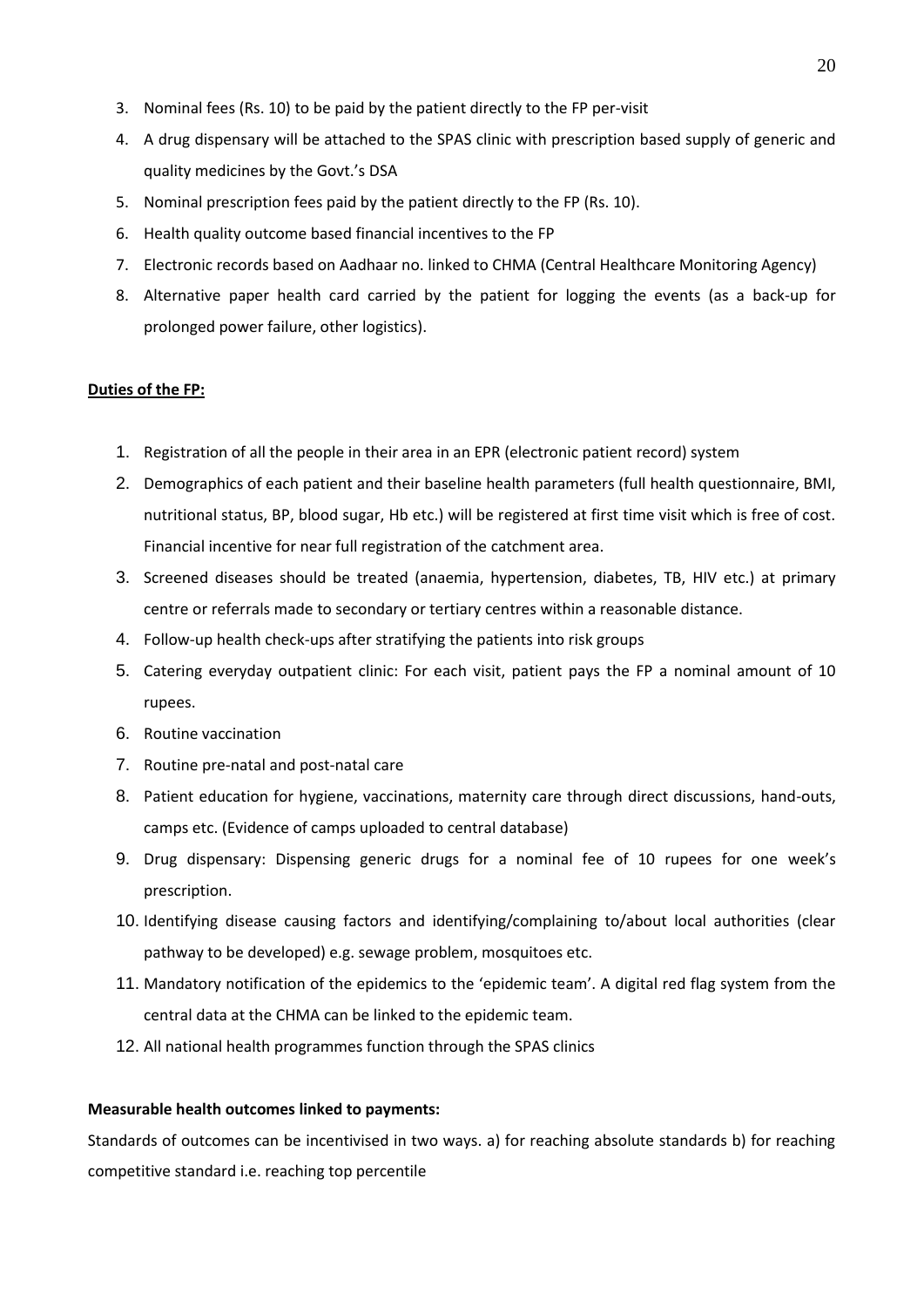### i) Clinical standards

- 1. Vaccination compliance rate
- 2. Maternal health indicators
- 3. Child health indicators
- 4. Chronic Disease Management- Asthma, Diabetes, Hypertension, Ischemic Heart Disease.
- 5. Infectious disease screening compliance
- 6. Mortality
- ii) Patient education and preventive care
	- 1. Smoking and Tobacco cessation drives
	- 2. Publicising perils of alcohol.
	- 3. Healthy lifestyle promotion.
- iii) Organisational standards
	- 1. Registration
	- 2. Availability of personnel
	- 3. Quality of personnel
	- 4. Quality of Facilities
	- 5. Quality of referrals
	- 6. Notification of epidemics
- iv) Experience standards
	- 1. Patient satisfaction

### **Standards for FPs:**

Govt. authorises any local qualified doctor to run the SPAS clinic. Requirement to get approval would be

- 1. MBBS and 2 years of post-registration experience
- 2. Competition based allocation-giving priority to standard of the medical college (ranking), achievements etc., but preferring younger doctors. A points based system can be developed.
- 3. Continuous Professional Development
- 4. Revocable contracts on pending allegations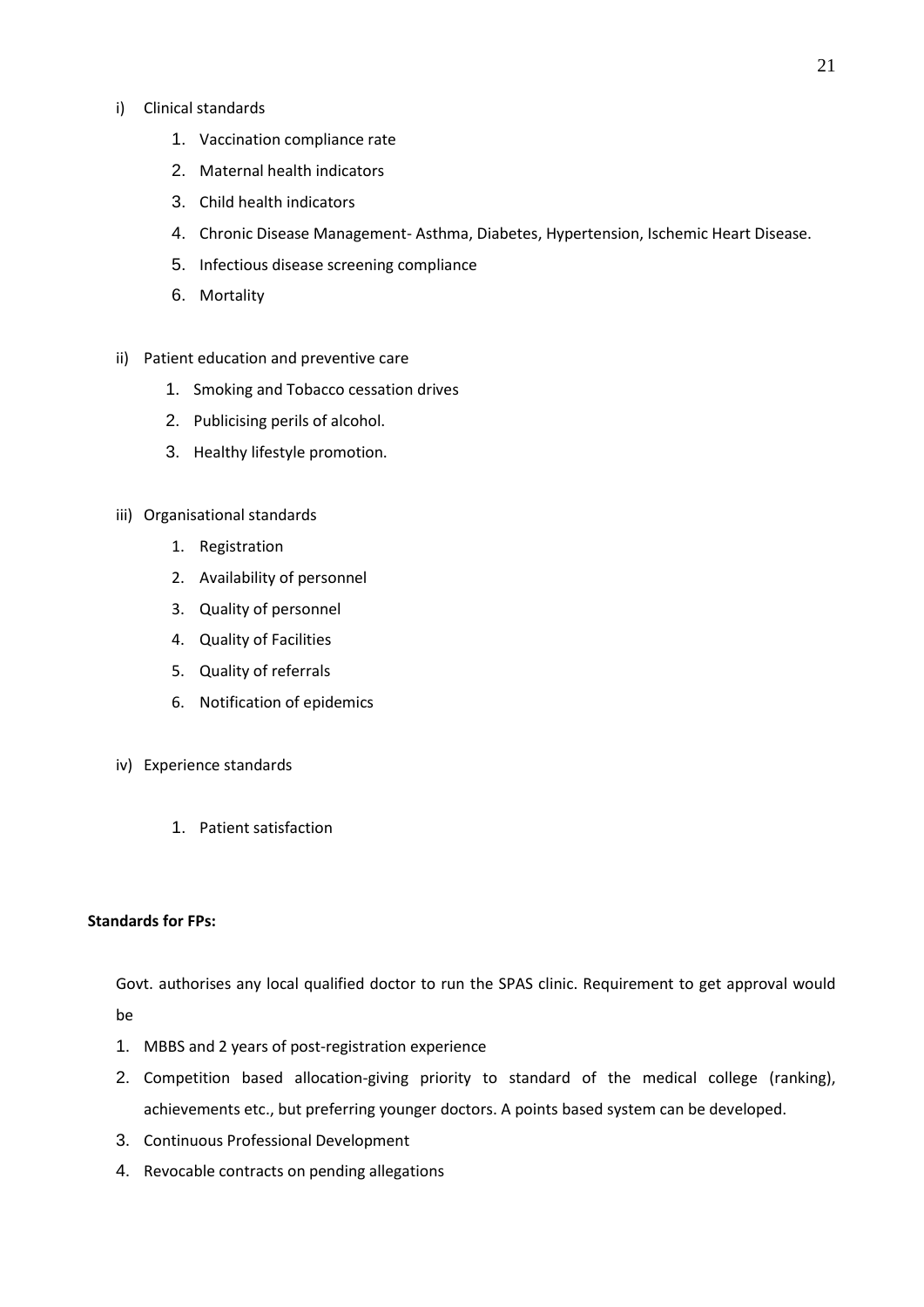In addition, simultaneous rolling in of family practice post-graduate courses will deal with the supply side of the FP shortage problem. However considering the difficulties in attracting MBBS graduates, alternative medicine graduates (AYUSH) will be allowed to take up the roles after finishing a two-year family practice course working in a teaching hospital. As the system evolves, in the future only doctors with a family practice graduate degree or post-graduate degree will be allowed. This is further discussed further in chapter 13.

Standards for the nurse: Allied nurse should be duly qualified with regular CPD and training compliance

### **Standards for the clinic:**

A clinic facility comprising of …

- 1. One doctor
- 2. One qualified nurse
- 3. Basic software installed on a computer (laptops to work with during short term power cuts)
- 4. Biometric reader and webcam with internet connection
- 5. Basic/essential medical equipment
- 6. One support worker
- 7. A drug dispensary
- 8. Cold chain
- 9. 8 hours of minimum working time flexible between 9 am to 5 pm or 9 am to 1 pm and 5 pm to 9 pm.

### **Who can be become primary care trusts (PCT)?**

- 1) An individual / or group of individuals with an interest in health care provision
- 2) An established charitable health care provider with a track record
- 3) Existing corporate houses

A PCT will be allowed to obtain contracts for SPAS clinics not more than a set number (30). If a PCT obtains contract, then the PCT will be paid per capita and the PCT pays the FPs and others. However a small proportion of monies (20%) flow directly to the FP from the DHB to retain the competition among the FPs in attracting the patients.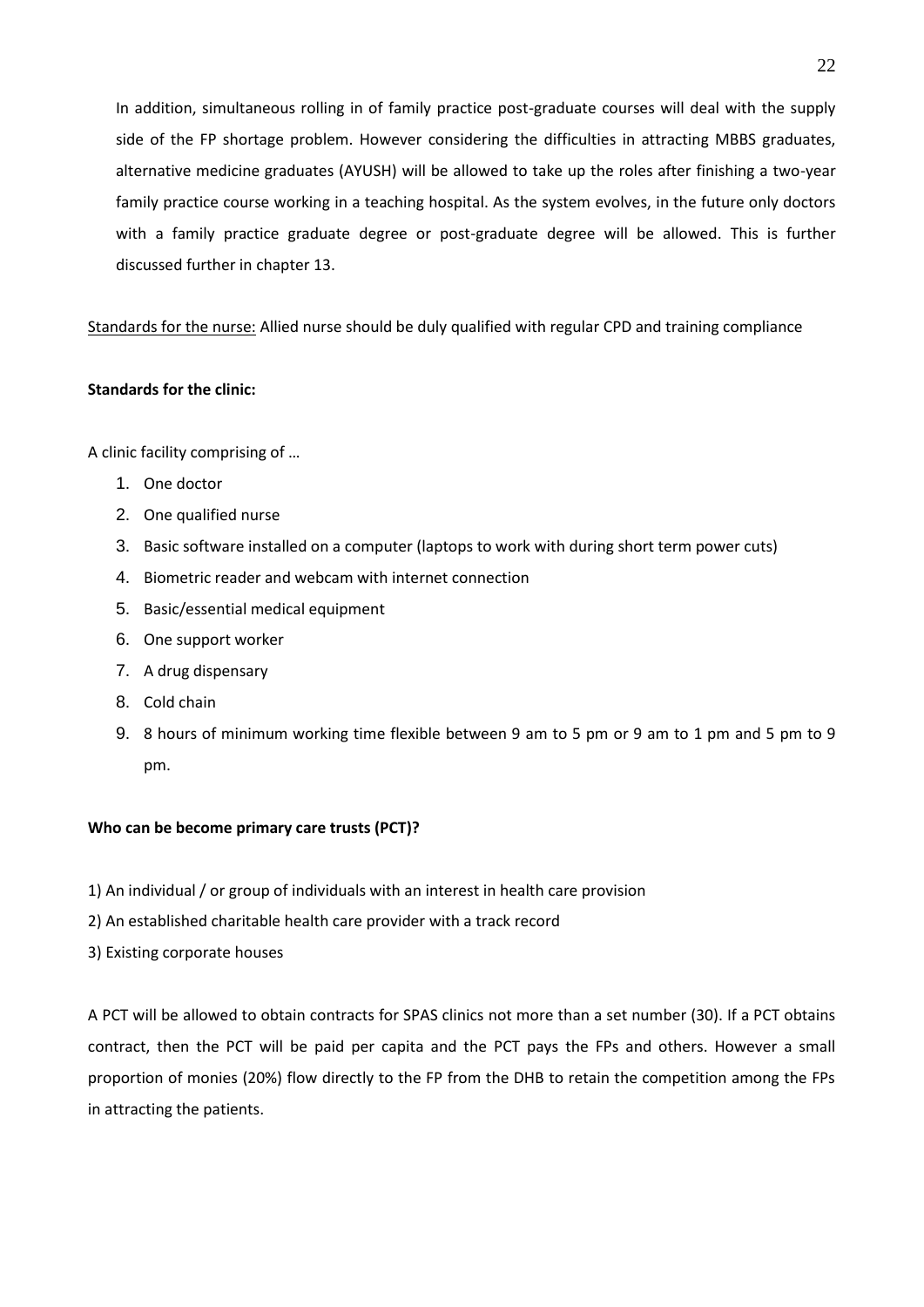### **Cash Flow (Example):**

This is calculated per FP and can be extrapolated to a PCT if a PCT is under contract rather than the FP. Inflow:

- 1. Rs. 300 per person registered. With an expected intake of 5000 people by a FP this will provide Rs. 15 lakhs per annum
- 2. Rs.20 per each event (consultation + prescription), 50 events per day will provide Rs. 1000 a day amounting to Rs. 3.5 lakhs per annum
- 3. Outcome based incentives providing another Rs. 100 per person if all are met providing Rs. 5 lakhs per annum

### Total of Rs. 23.5 lakhs per annum

### Outflow:

- 1. Salaries to nurse and attendant: Rs 30,000 per month or Rs. 3.6 Lakhs
- 2. Rent, electricity, water, cleaning, internet, consumables, dispensary- Rs. 4 lakh

### Initial one-off costs: Around Rs. 2 lakhs

- 1. Computer, software, webcam, printer, internet connectivity. The equipment could be provided and the costs could be recouped later when the earnings pick up for a clinic. That gives us the leverage to standardize the software and equipment at various sites which in turn helps us to monitor and audit performance from the Central Health Monitoring agency. Also providing equipment will make it attractive to the well-meaning, committed but less entrepreneurial clinician.
- 2. Inventory, equipment for clinic and dispensary (thermometer, stethoscope, blood pressure measurement device, measurement tapes, weighing machine, peak flow meter, spacers for inhalers, glucometer, blood glucose test strips, urine protein test strips, urine ketones test strips, WHO/ISH risk prediction charts, evidence based clinical protocols, flow charts with referral criteria and audit tools.) $^{21}$

Profit: Rs. 13.5 lakhs per annum or Rs. 1.1 lakh per month. From the second year it would be Rs 1.3 lakhs per annum. Reaching the maximum 7000 registrations will provide an income of Rs.1.5 lakhs per month. Pts should have an incentive of maintaining regular follow-ups or should have a disincentive for skipping the medical checks.

Payment models can be altered as per the local needs. The DHBs will have autonomy in deciding the payments. Higher payments can be made to attract professionals to the remote areas.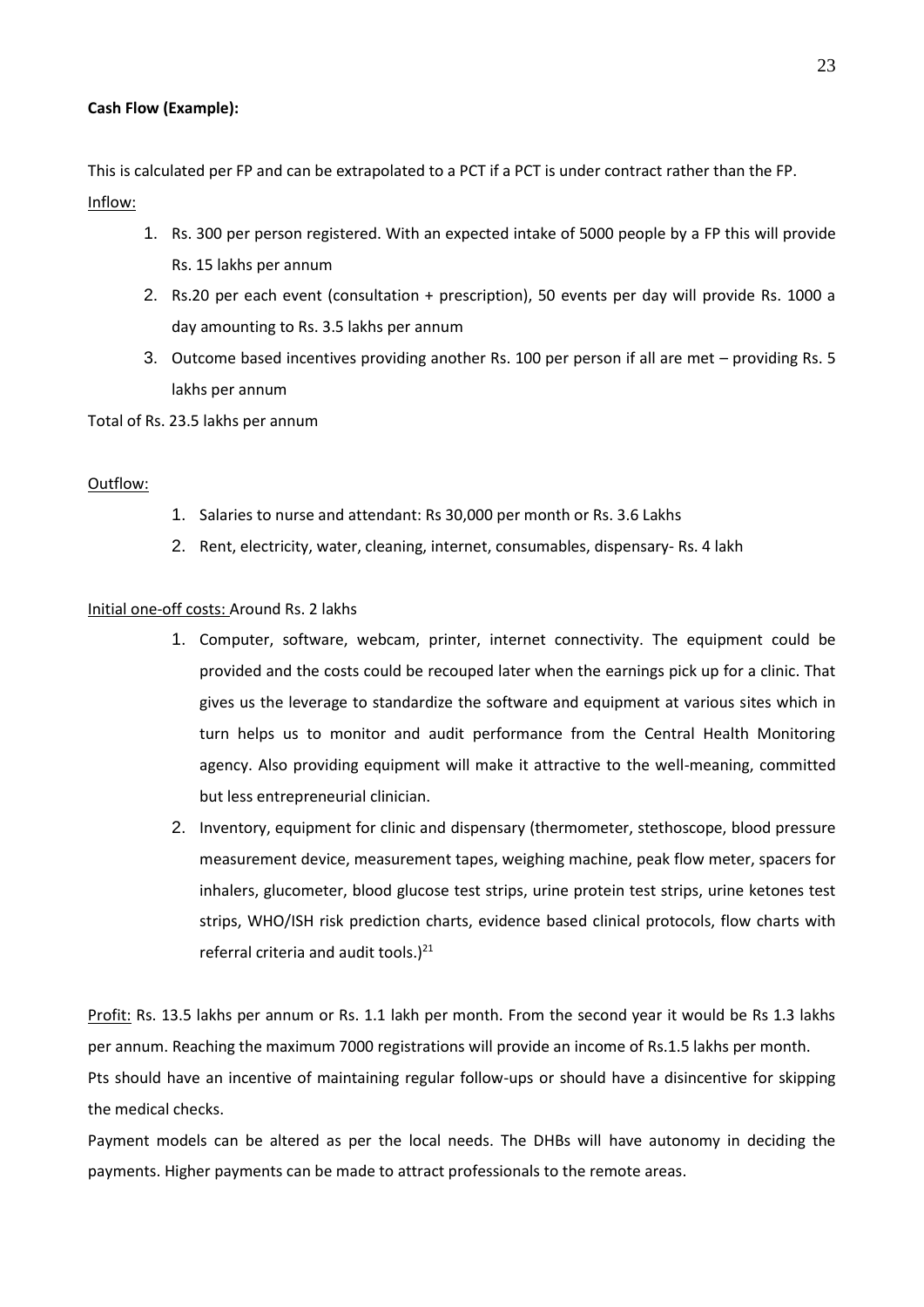#### **Community Support:**

A family doctor has been an essential component of Indian communities for many centuries. Specialisation in medicine has driven the standards of secondary and tertiary care to international standards but the followed health economics deprived the communities of their family doctor. This in turn is not only causing a huge preventable disease burden but also denied a trusted the people to have at local level with its psychological implications. Unqualified practitioners took the role with variable performance sometimes causing more harm than benefit. This proposed system will '**bring back the family doctor**' to the communities. The Government should build the public campaign in this direction not only to improve the physical health but also the psychological well-being of the communities. Involving the local bodies and voluntary workers to liaise with the SPAS clinics in organising local health education programmes can be envisioned once the necessary infrastructure/network has been built. Such an involvement can also drive the quality of the SPAS clinics up by being under attention.

## **8. Secondary Care**

India has only around 5396 CHC's i.e. almost a CHC for every 2,30,000 population. In addition, we have roughly 1,50,000 small private nursing homes distributed throughout the country, providing moderate to good healthcare services at a relatively lower cost. Participation of select private nursing homes mostly at small town level would solve the inadequacies at the secondary care level, and at the same time ensure competition and choice in hospital care. A number of chosen small nursing homes (30 bed) subject to certain minimum standards where costs, quality of service are predefined will be contracted and paid by the RHT.

For all elective (non-emergency) appointments at CHC's and Private nursing homes, a referral from their respective FP clinic will be mandatory. This will reduce the unnecessary workload for the specialists. The patient will have the option to choose between the CHC and the private nursing homes. Call centers can be constituted for information dissemination and appointment/queueing mechanisms.

Also, these private nursing homes could be used for emergency care (life saving techniques) including basic trauma care.This model would ensure a healthy competition between Community Health Centers (CHCs)/public providers and private nursing homes by providing adequate choice to the patient.

Correspondingly, the OOP expenditures can be reduced in the secondary care by the following means.

1. Free drug dispensary (both at CHCs and pvt. nursing homes) to provide free generic medicine through electronic prescription linked to DSA and CHMA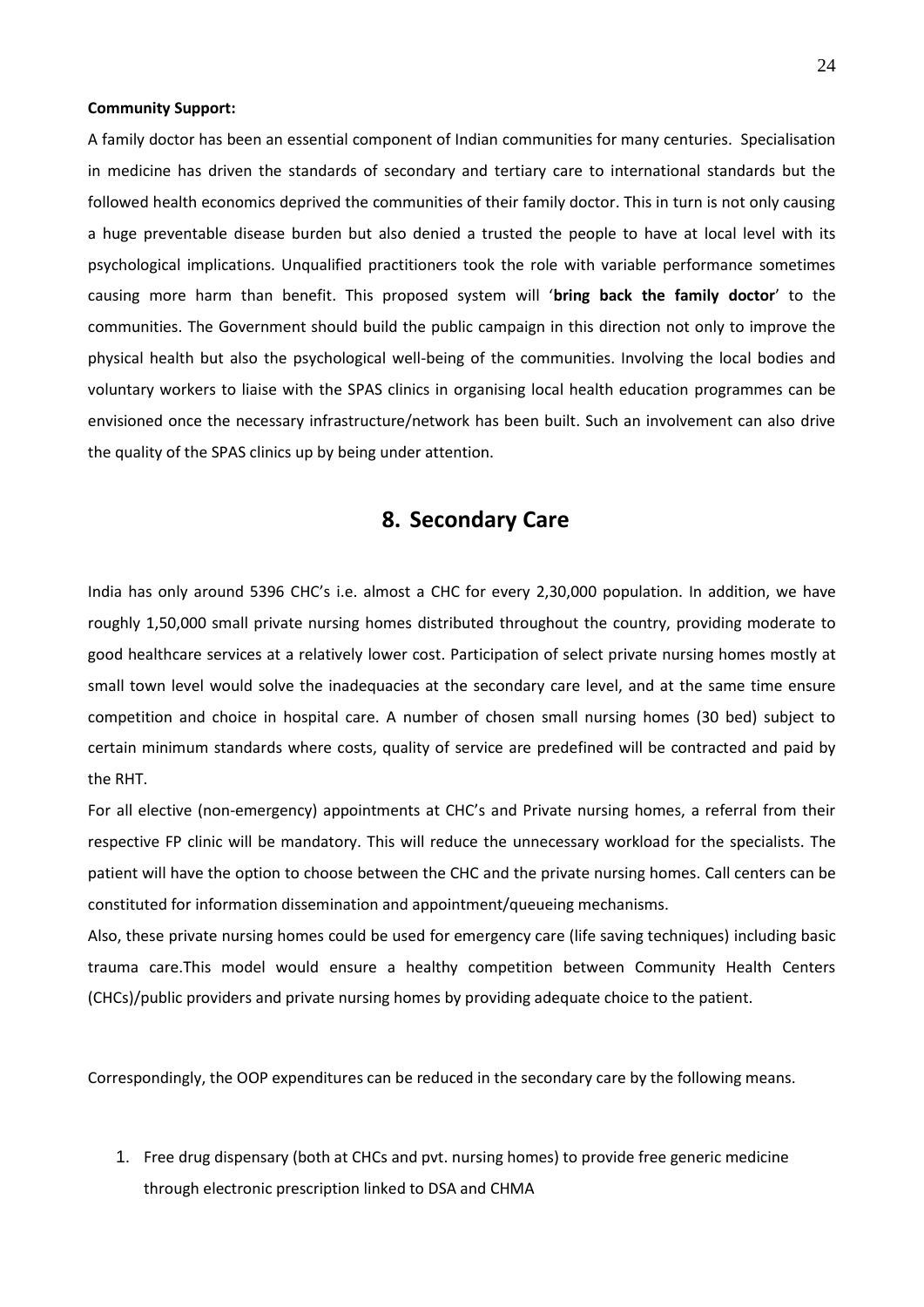- 2. Improving the standards of existing CHCs to dispense high quality maternity and emergency services
- 3. Setting up polyclinics at the CHCs run by the specialists from the tertiary care

#### **CHCs as Polyclinics**:

CHCs will play a greater role of acting as referral centres for secondary care and also as **polyclinics** as a **Hub and Spoke model**. Specialists from the district level tertiary centres can visit the 10 CHCs in each district on a rotation basis. If each consultant (in the tertiary centre/SIMS) visits a CHC once a week or fortnight, that will be of a great help to deal with complex cases which can be dealt on an outpatient basis. Most of these appointments lead to prescription based treatment and only a few would need complex diagnostic or therapeutic procedures for which patients will be suggested to visit the tertiary centre. Easily treatable conditions will be managed through admissions in the CHCs under the care of existing CHC doctors but with the guidance of specialists from the tertiary centres. Specialist clinics at periphery are extremely efficient even in the developed world. Moreover, these specialists can bring to the CHCs a better accountable and academic culture and leadership skills. This will also provide an integration of care connecting FPs, CHCs and tertiary centres.

**CHC upgrading:** CHCs must develop facilities to provide high quality maternity services and emergency inpatient care for infectious diseases.

**PHC Integration:** Existing PHCs can turn into diagnostic centres (chapter 11). PHC doctors can either move to a CHC or take up a FP position. PHC sub-centre ANMs can either align with the local FPs or move to CHCs

## **9. Tertiary care**

#### **PFI model to finance tertiary care**

Essentially Private Financial Initiative (PFI) involves utilising the private sector expertise for raising the capital, building the hospital and necessary infrastructure and operating that the infrastructure for 25-30 years for which the Government pays a lease fee for using the infrastructure on a "no service, no fee" performance basis.

Rationale: In the NHS experience (Labour-led initiative from 2003), they have been criticised for not being a great value for money at the end. However, given the situation of poor accountability in India, they can be optimal models. Because, in this model the private agents have strong incentive to build sustainable infrastructure such that they can reduce their maintenance costs as much possible. This will not be case if Govt. builds the hospitals using private contractors and buys the equipment.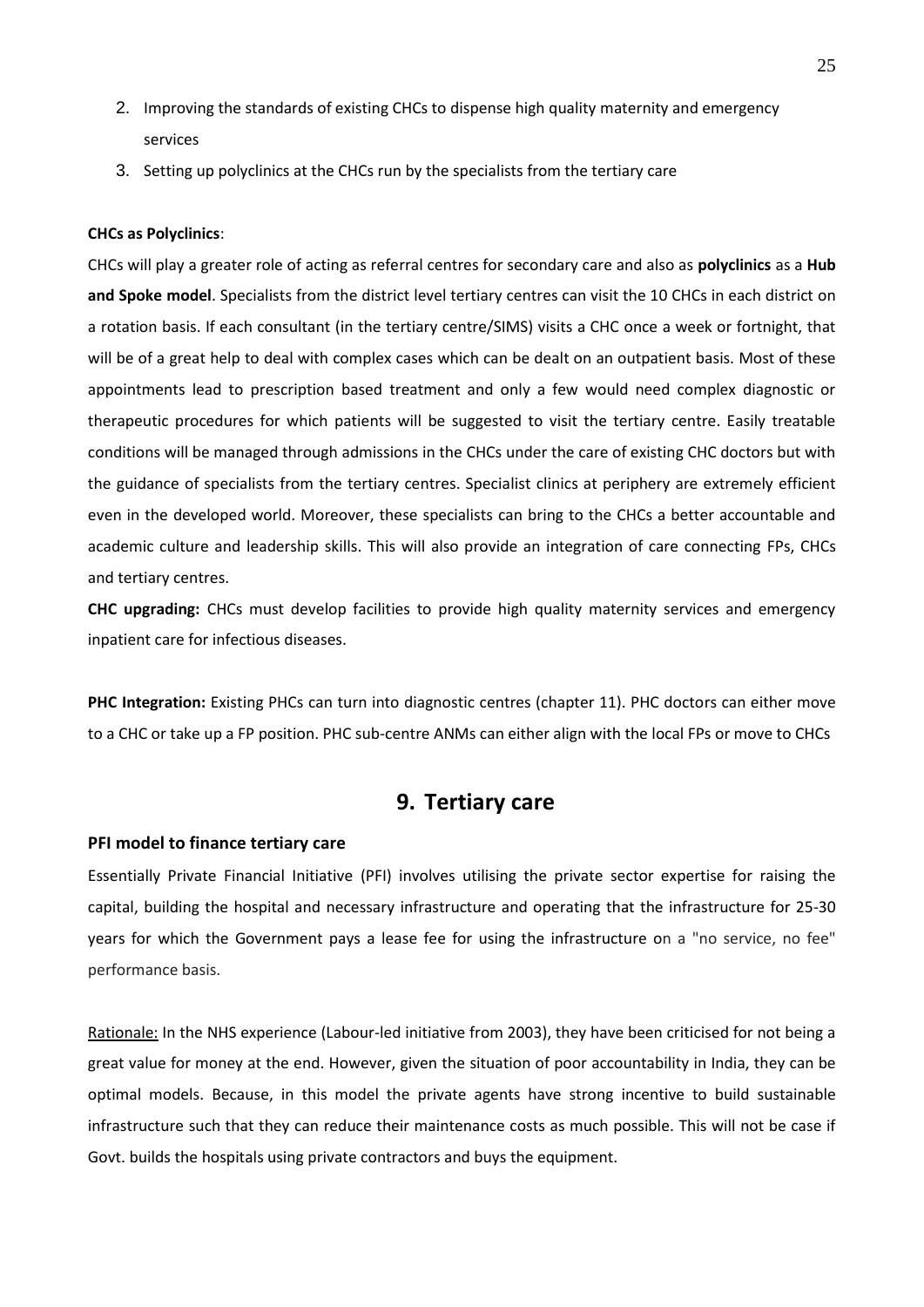Example: The 2014-15 union budget proposed 5 AIIMS hospitals at Rs. 500 crores each (Total Rs 2500 crores). In reality the costs may go up to Rs. 1500 crores each by completion. Whereas, in a PFI model, Rs. 2500 crores per year can fund to build 70 AIIMS hospitals (if 7% of capital is the lease amount). In a developing country with a reasonably accurate prediction of continuation of GDP growth for a few decades, this cannot pose a massive fiscal deficit problem (unlike the case in the UK).

### Private players:

- 1. Expertise of the foreign companies can be brought through FDIs directly such that state of the art facilities can be built that can last for decades.
- 2. Involving very high net worth individuals in PFI schemes for capital provision and providing them the 'vanity' and/or 'legacy'. In Indian culture, a hospital (for the poor) still remains the best kind of legacy many people aim to have. A concerted effort can bring several donors into this ambit.

Land: As the tertiary hospital is a referral hospital only, these can be situated at least 30 km away from the densely populated towns and cities thereby reducing the costs of the land. Government procures the land.

#### **Sushrutha Institute of Medical Sciences (SIMS)**

- 1. One tertiary care hospital for every 40 lakh population
- 2. Once a tertiary hospital is built or upgraded from an existing one to high standards, it will be called **SIMS hospital** standing for Sushrutha Institute of Medical Sciences.
- 3. SIMS runs in the model of AIIMS or PGI with a fair amount of independence.
- 4. All existing medical and paramedical educational institutions will be affiliated to SIMS.
- 5. SIMS also will also be linked to CHMA database registering events linked to Aadhaar card no. Every department is obviously computerised.
- 6. It can provide additional drugs than the DSA supplied drugs
- 7. Consultants (doctors) cannot do private practice outside SIMS.
- **8. Private services:** This is a very essential part of the hospital to drive the standards up not just for revenues. Large private care blocks will be built in the hospital. The stay facilities (private room, food, other facilities) are different in the private block however the treatment avenues (clinics, diagnostic facilities, operating theatres) are the same as for the free patient. In addition to the existing model in AIIMS and PGI where the hospital gets money from the private patient, doctor should also get money out of it. Every consultant will be given a quota of beds-days (no. of beds multiplied by no. of days) to use and based on a standard billing process (operative fees. Consultation fees), the consultant gets money as well. This will provides a strong incentive for the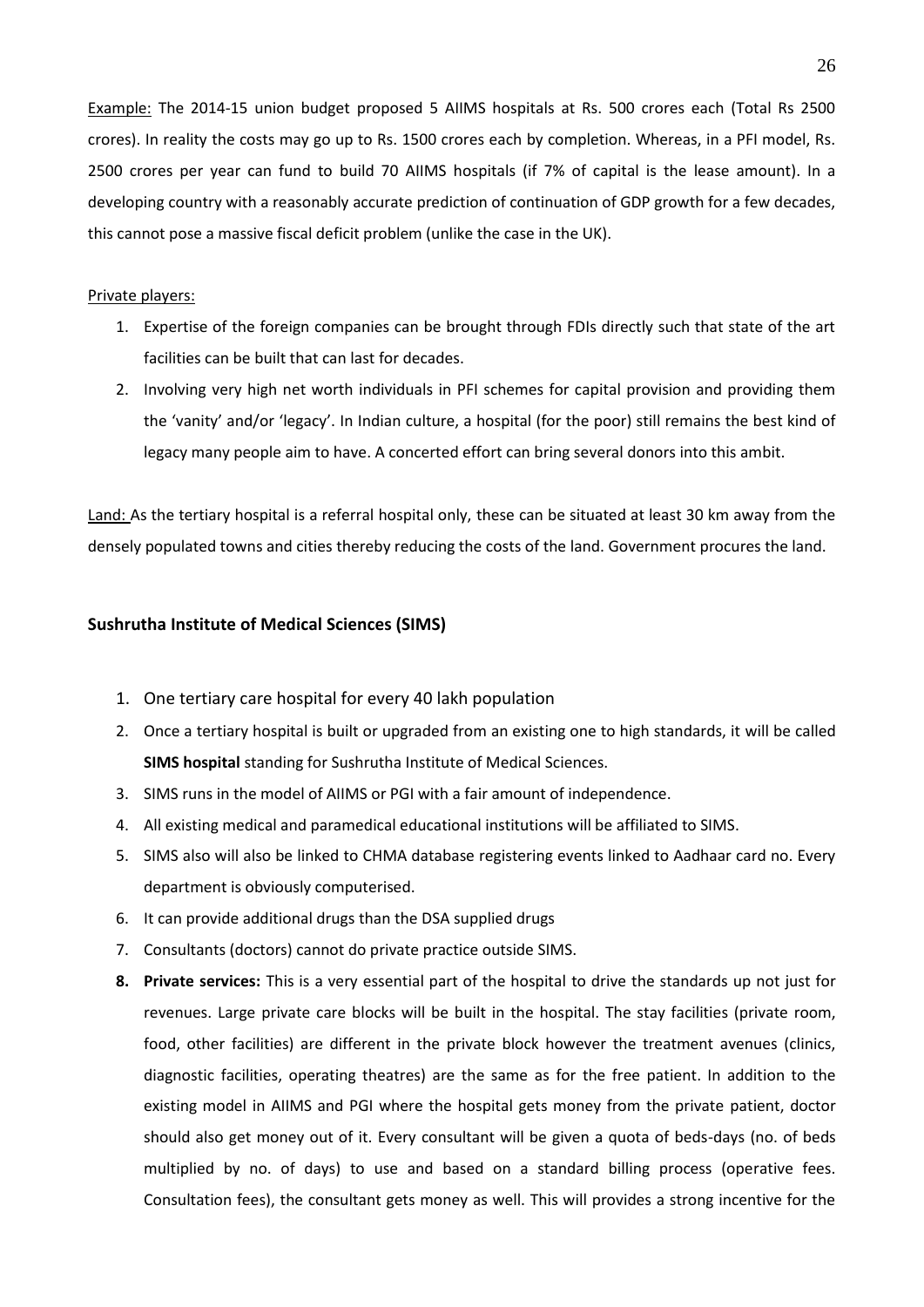bright and best to join these hospitals. A moderate-profit (10%) base will help SIMSs to compete with the private providers.

9. **Breaking the hierarchy:** Unlike the present model of AIIMS and PGI, every consultant will be independent. The hierarchical system with autocratic bosses is a huge stumbling block for progression in the existing models of AIIMS and PGI. This needs to be rectified. On a rotation basis, consultants take up the leadership role. Success of such a system is obvious in the NHS of the UK. Such a system of independent work and leadership opportunities and incentivised private work (within the SIMS) along with a reasonable remuneration (Rs. 2-3 lakhs) to begin with will drive many private specialists and overseas-trained doctors with experience to join the SIMSs. This is a huge group of human resource, which has not yet been tapped into.

## **10. Drug Delivery**

Drug expenses constitute a major proportion of the OOP for the poor. Direct free distribution of the necessary 'low cost but high quality' generic drugs through a **Drug Supply Agency (DSA)** will tackle the problem directly. Digital logging of the doctors in the primary, secondary and tertiary centres for the prescriptions (linked to Aadhaar no.) will help in monitoring the usage of the drugs and also tackling grave threats such as antibiotic resistance. Drug dispensaries on **replenishment model** will curtail overprescription and nominal prescription fees will control over-utilisation.

## **Charaka Aushadhalaya Samstha – CHAS dispensaries**

## **Drug Supply Agency**

- 1. Identifying the necessary drugs based on the best available evidence
- 2. Identifying simple prescription algorithms for common diseases based on the existing WHO guidelines.
- 3. Strengthening and aligning with existing drug quality control agencies
- 4. Transparent bidding for generic medication only from high quality renowned companies.
- 5. Establishing a supply chain with electronic linking of all the dispensaries whether run by private provider (SPAS clinics, approved private hospitals) or by Govt. providers.
- 6. Replenishing the stock driven by demand
- 7. Regular monitoring exercises to check on the quality and quantity of the prescriptions
- 8. Facility for independent random drug quality checks by voluntary organisations. This is the crucial part of quality control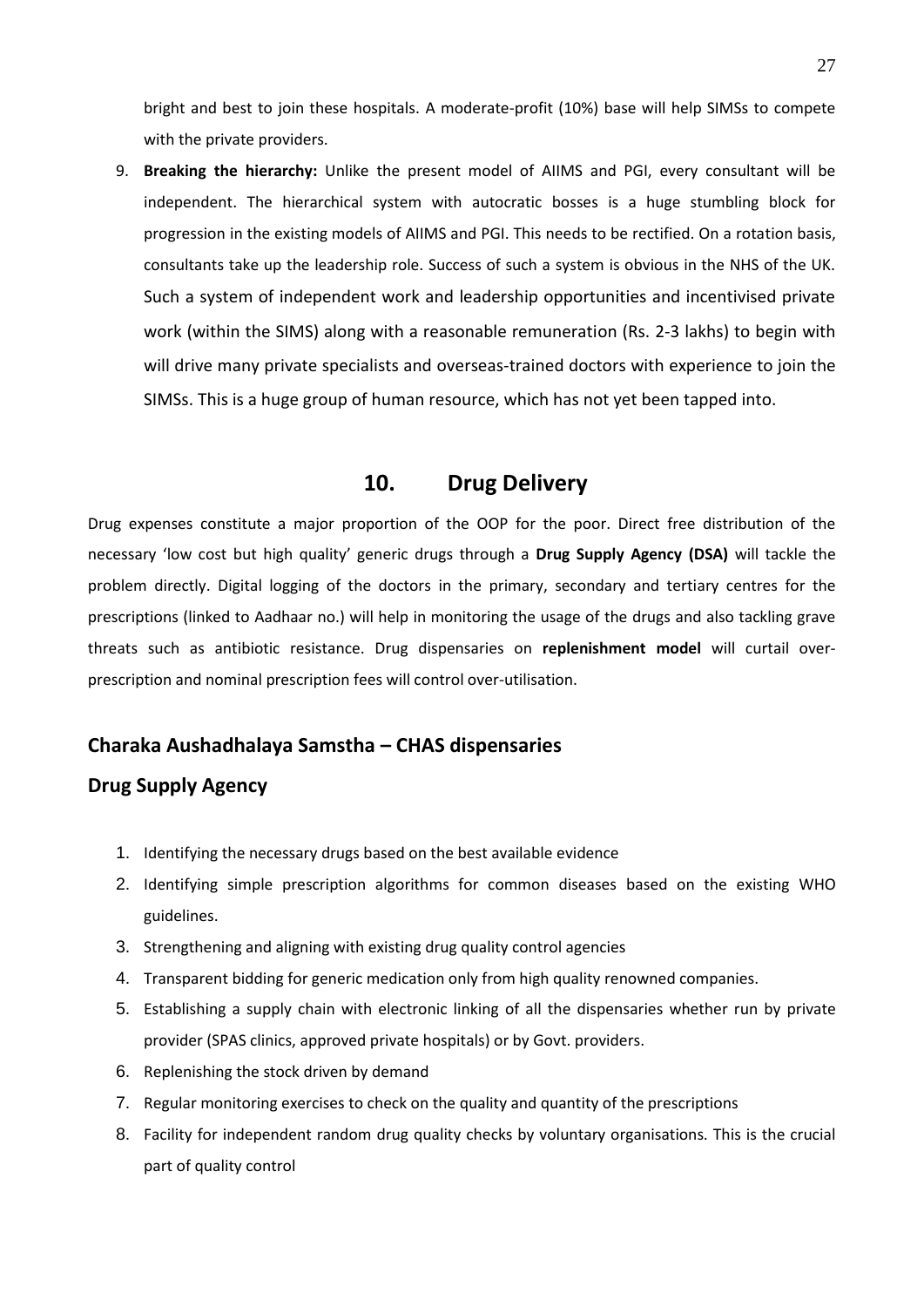9. Internal digital mechanisms that will raise flags for over-prescription or unusual patterns for a particular Aadhaar No., SPAS clinic or private hospital

## **11. Diagnostic Centres**

The idea is to set-up a supportive Govt. led diagnostic centres relevant for primary care only. This will include

- 1. Blood tests: Hb, Blood cell counts, glucose, HbA1C, Liver functional tests, blood cholesterol assay, lipid profile test, serum creatinine assay, troponin test strips, Malaria smear etc.
- 2. pulse oximeter
- 3. urine tests
- 4. electrocardiograph
- 5. x-ray

They will be set-up using the existing infrastructure of the PHCs and CHCs. A computer based logging of all the events should happen at these centres, which again will be connecting, to central server. If a diagnostic test is needed, FP should send the patients to these centres. Bar code generators can be used in the FP clinic, which will be read by the diagnostic centre's computer and once the results are available, the FP should be able to access them on the computer at his clinic. Though the patient needs to travel to get these tests done, further treatment and follow-up can happen at their local FP.

## **12. Accountability Mechanisms**

Grossly they can be divided into technology based models and institutions.

## **12.1 Technology Models:**

## **a) Central Healthcare Monitoring Agency (CHMA)**

Essentially this agency can be envisioned as central level IT infrastructure-based monitoring and controlling agency. Heavy investment to develop a robust monitoring agency is essential. All the FP clinics, drug dispensaries of approved private hospitals, diagnostic centres and drug supply agency are digitally linked to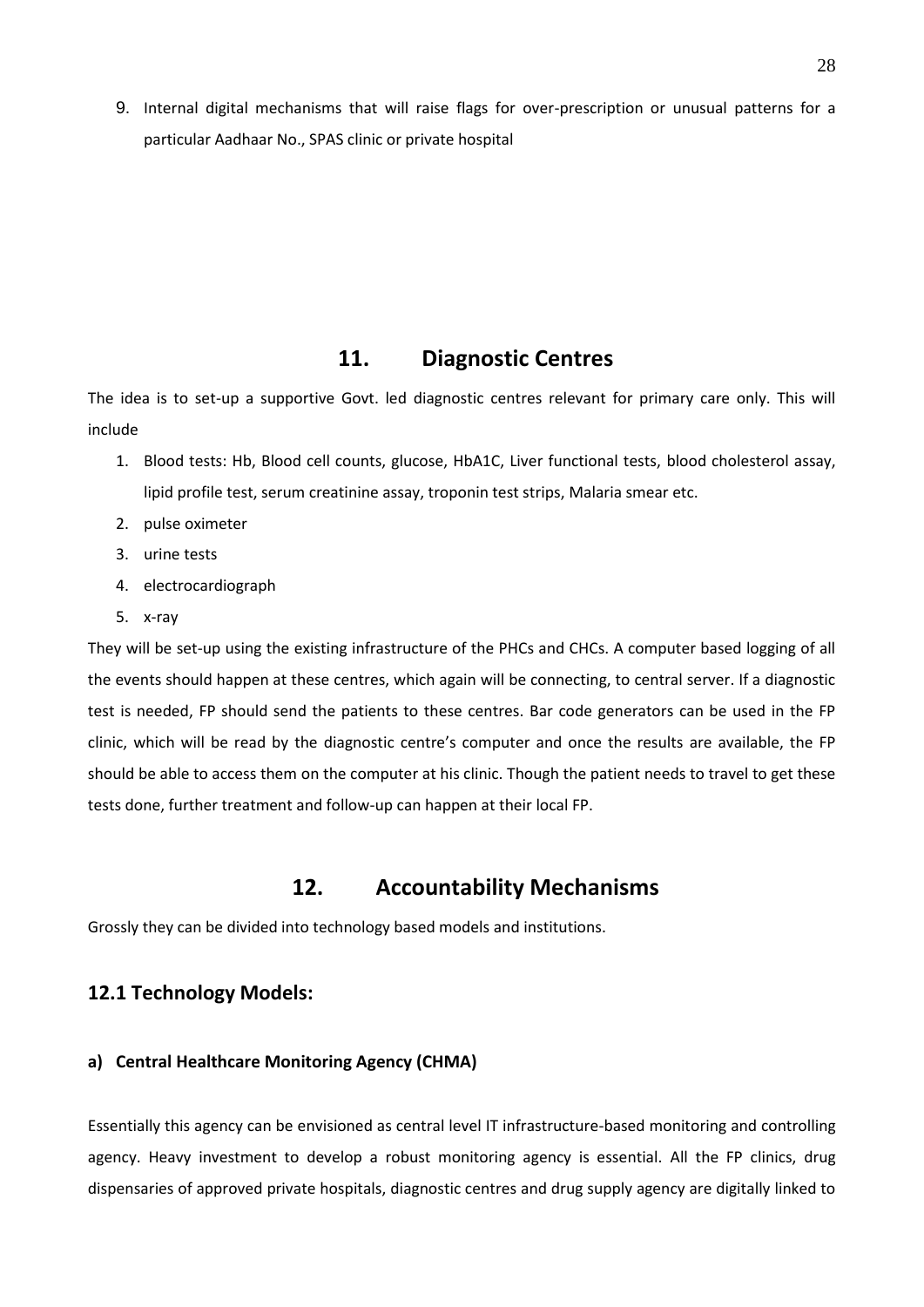this central database. All the patient records are linked to their unique identification number i.e. AADHAAR card number. **DHB** will have control of all the data in the district to aid all of its operations.

Such a dynamic database will help in

- 1. Assessing the cross-sectional health status of the population using several integrated audit tools
- 2. Flagging epidemics digitally/automatically
- 3. Flagging unusual patterns at clinics, diagnostic centres or drug dispensaries which raise suspicion for foul play (under-treatment or spurious over-treatment)
- 4. Flagging any unusual demographic patterns in registering the patients. This can check adverse selection of healthy beneficiaries.
- 5. Providing a psychological deterrent to do malpractice for the private provider
- 6. Recording achievements of the targets by the FP clinics and cross checking these self-reported outcomes to random survey based statistics
- 7. Payments to the FPs based on registrations and achievements
- 8. Adherence to prescription guidelines
- 9. Transferability of the records when the provider changes

Patient confidentiality can be a huge challenge, which needs to be dealt with using several control mechanisms. Developing such an IT system will be a big task but not impossible with the existing expertise. Several Indian IT companies have built similar systems for the healthcare industry in the developed countries. These existing systems can be easily adopted. Content selection for Indian context (understanding the requirements and considering low user expertise) will be a real task rather than the technological aspect of the task.

In addition to electronic patient record and management system, IT can be used for the following purposes.

- 1. Doctor's portfolio: a digital record of qualification and evidence of continuing professional development
- 2. Evidence of clinic: Uploading regular pictures of the clinic running and facilities (pictures with dated newspapers)
- 3. Evidence of doctor's presence: Doctor should login absences of himself/herself and of other personnel. Random checks will be done and the doctor will be asked to connect through webcam to show his presence in the clinic
- 4. Providing the FPs and other personnel with the necessary clinical guidelines, patient education leaflets etc. and updating them
- **b) Grievance mechanisms**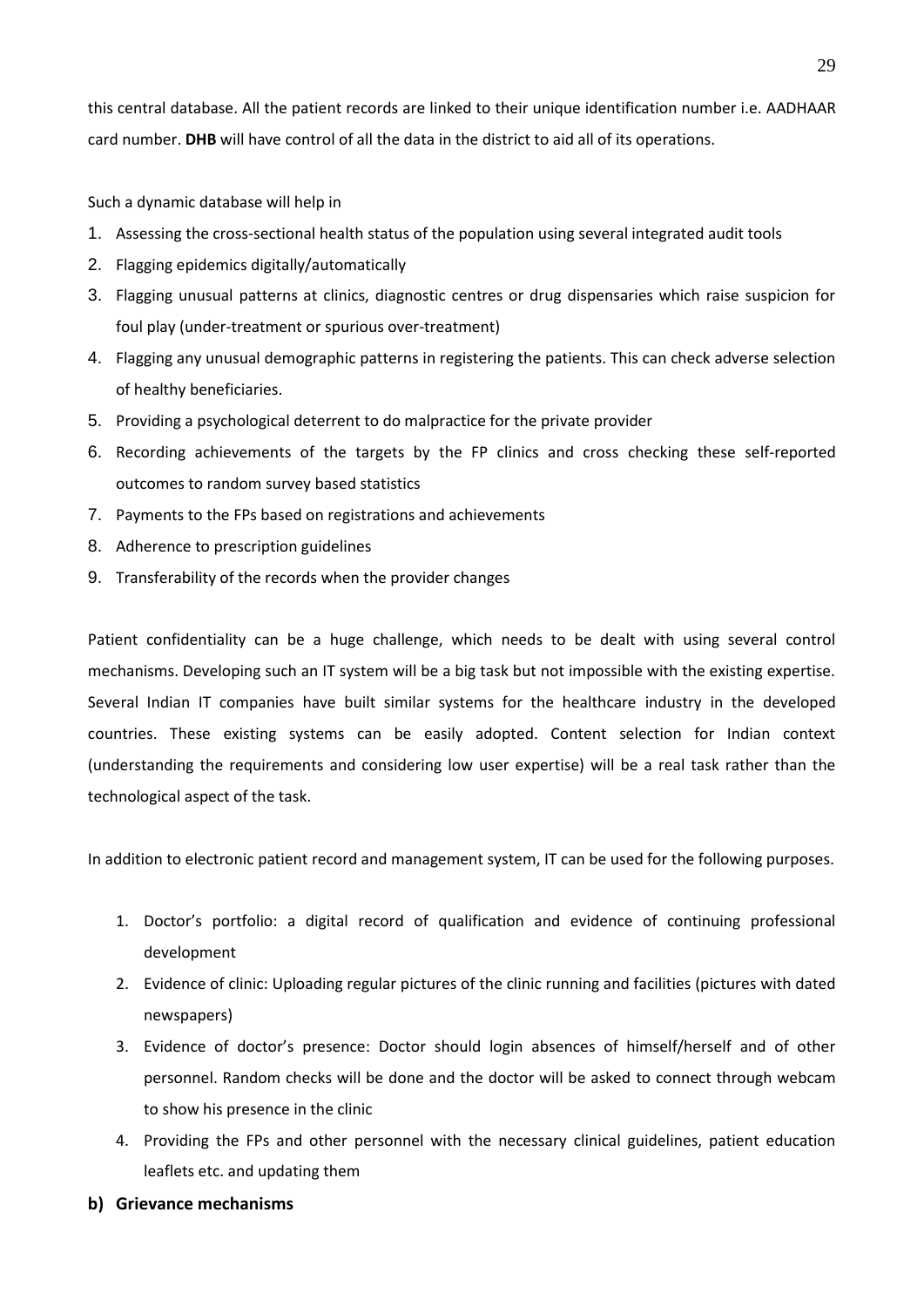- 1. Every clinic must clearly display the grievance mechanism and the nominal fees using large easy-to-read charts.
- 2. A complaints phone number linked to CHMA -**absenteeism** complaint can be quickly cross checked by asking the personnel to show-up on Skype/web cam or by monitoring activity on the smart card linked to the clinician.

## **c) Local Vigilance**

Local bodies and voluntary organisations can be involved in regular monitoring of the SPAS clinics. They can help each other in conducting health education camps.

## **12.2 Institutions for Accountability:**

Much more thought process and debate is needed in this domain, which is beyond the scope of this preliminary document. Regulation to maintain standards is a double-edged sword that can strangle the growth and transfer the corruption to the regulators. A brief outline of proposed changes is as follows.

- 1. MCI in the current format (with absolute power) must be dismantled.
- 2. Multiple **separate** institutions must be established to deal with
	- a) Doctor's professional registration and malpractice claims Medical Council Including lay people, eminent people, judiciary and bureaucrats in the council, heavy funding for human resources and infrastructure, extended roles, checks over this council, transparency, strict malpractice punishments
	- b) Paramedical registration and malpractice
	- c) Nursing registration and malpractice
	- d) Medical Education standards, curriculum, college approvals
	- e) Nursing and paramedical training course standards, college approvals
	- f) CHMA as above
	- g) Drug standards
	- h) Medical devices, implants and equipment standards
	- i) Research ethics
	- j) Standards of government and private hospitals
	- k) Road safety and trauma care as below
	- l) Similar to NICE as below
	- m) Allowing UN and other independent organisations to perform random checks
	- n) An overarching body closely integrating all the above bodies and health ministry
- 3. Transparency at each level: Proactive disclosures on public domain (beyond the compliance of section 4 of the RTI)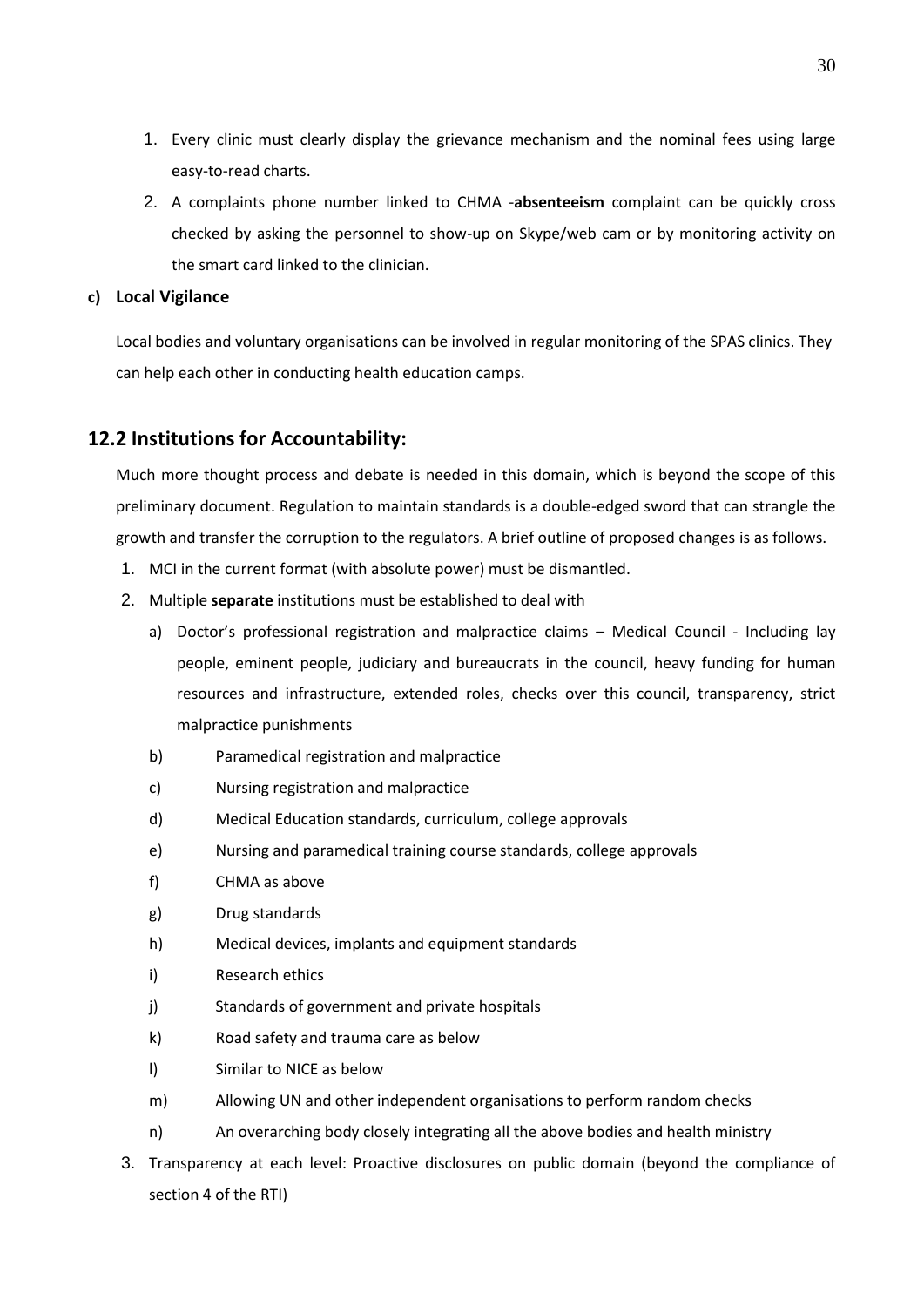- 4. Regulating authorities must be looking into criminal negligence cases only rather than penalising the professionals for every trivial complaint. Local vigilance may act as a better deterrent at this stage in India.
- 5. Drugs and implants: extended compliances from European or US systems, (one step can be bypassed to curb corruption)
- 6. Generic drugs regulations: random checks, involving independent organisations etc.
- 7. Prohibiting drug combinations and strict implementation. This is very essential to prevent future threat of antibiotic resistance.
- 8. Institution similar to NICE (national institute for clinical and healthcare excellence, UK) which formulates clear clinical guidelines to be followed by the professionals in diagnosing and treating diseases. In Indian set-up mandatory pathways are needed for SPAS clinics rather than guidelines. E.g. antibiotic rationalisation for curbing antibiotic resistance

## **13. Training and Education**

Education and training of medical and allied health professionals is facing major challenges due to the effects of health economics and lack of political will. A detailed description is beyond the scope of this document. But fortunately we do not need to re-invent the wheel here. Unlike the healthcare delivery models, where direct adoption of developed world's models is not possible, education and training models can be directly borrowed from. However there are specific aspects that need to be addressed as follows.

### **Family Practice Education:**

Training for family practice is very deficient at the moment. Several pathways can be developed.

- 1. Family practice undergraduate course (similar to BRMS bachelor of rural medical sciences that was proposed a few years ago). However this needs to cover more or less same syllabus of MBBS but with special emphasis on family practice. The graduate will not be allowed competing for other specialist postgraduate courses unlike MBBS graduates. This can be named as MBBS – FP (family practice) and avoid that 'rural' tag of BRMS.
- 2. Post-graduate degree in family practice should be introduced for MBBS graduates to take up. This will help to provide network of FPs in urban areas. They can also take up teaching positions or leadership roles in the primary care.
- 3. An integrating course for the current AYUSH graduates to join family practice. This should be of 2 year duration based in major teaching hospitals with rigorous training and assessments.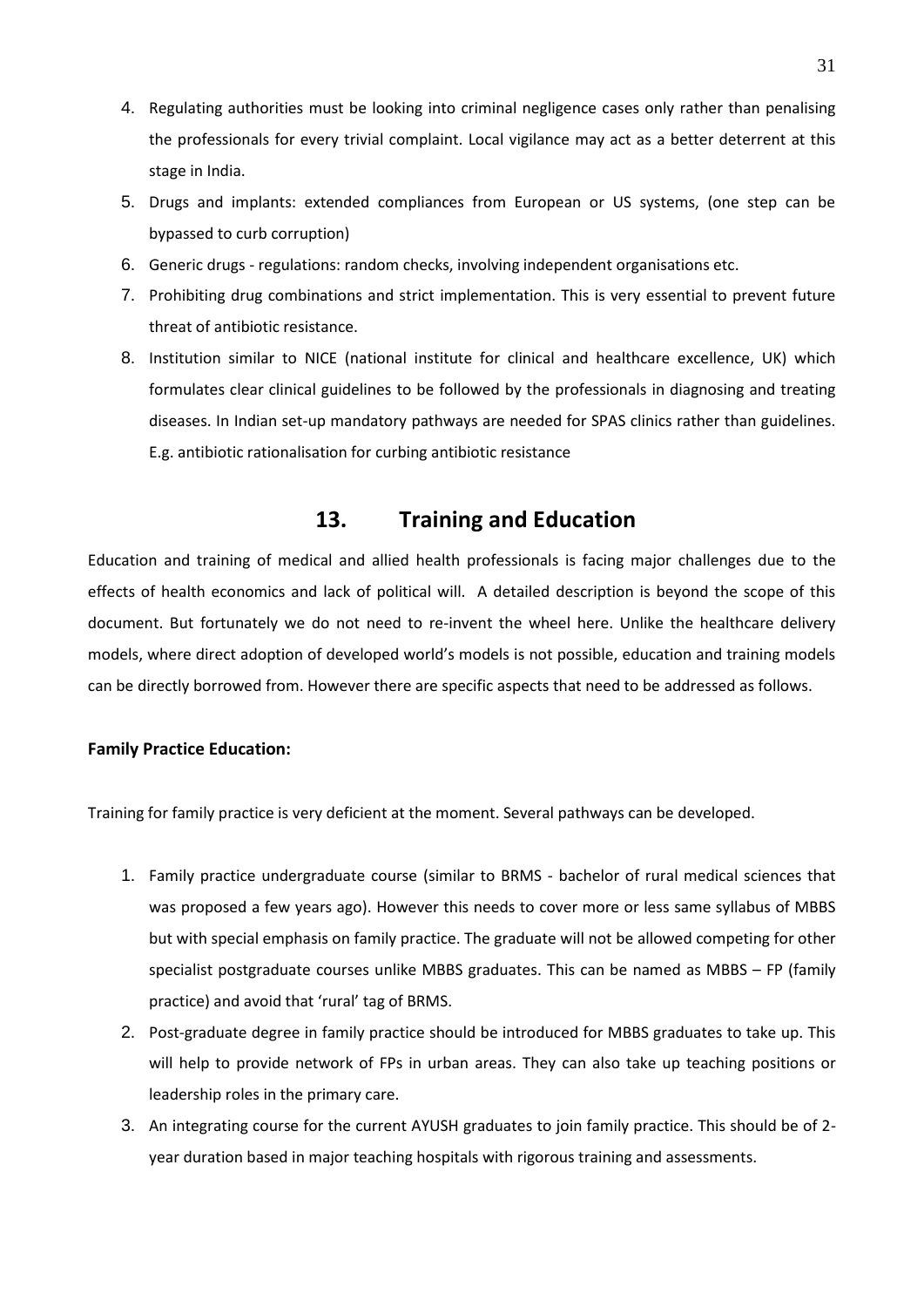### **Revamping the medical curriculum**

This needs significant changes. Our medical education structure and assessment tools haven't changed much and haven't been modified to our realities. In this domain (unlike that of healthcare delivery), finding the right changes is not difficult; several steps can be taken but some of the steps are

- 1. An integrated work based learning modules right from the first year of medical college
- 2. Centralised examinations with multiple examiners to curtail the exam based corruption that is rampant at the moment
- 3. Training the trainers and teachers into new teaching and training methods
- 4. Electronic log books for post-graduates
- 5. Mandatory training in several important courses such as ALS, ATLS, BSS, etc.
- 6. Better remuneration of the interns and post-graduates to maintain their morale
- 7. Family practice exposure –current undergraduates could be posted to SPAS clinics for exposure to primary care. Hitherto, there have been such postings but these have been plagued by poor attendance as well as serving as another avenue for corruption for the staff at the centres. With the use of technology to monitor activity in our FP clinics, attendance can be guaranteed. Also, FPs can be incentivised to provide some training to the budding doctors. With good quality training, these postings may help to increase the enthusiasm and exposure to primary care and stimulate some to commit to a career in family medicine.

#### **Misdistribution of medical college seats**

There is gross disparity among different states of India with Bihar having one MBBS seat per 160,000 people whereas Karnataka has one per 11,000 people. This gross inequality has to be reduced proactively both by curtailing restrictions for private colleges and establishing Govt. run medical colleges. Dismantling the powerful MCI can be the first step in that direction.

#### **Supporting AYUSH doctors:**

There are 561 alternative medicine colleges running (301 Ayurveda, 207 Homeopathy, 44 Unani and 9 Siddha) producing around 30,000 graduates every year. There is enough evidence that more than 95% of AYUSH graduates eventually practice modern medicine (allopathy) in primary care set-ups in small to medium size towns at a higher tier than many more unqualified doctors (RMPs and PMPs). Some practice Ayurveda but fraudulent mixing of steroids and metals in the Ayurveda drugs is causing great harm (renal failure, diabetes, hypertension, avascular necrosis of hip etc.). Homeopathy is no longer popular in Germany, its birth place where only 3.6% of sold units in pharmaceutical sector are homeopathy medicines.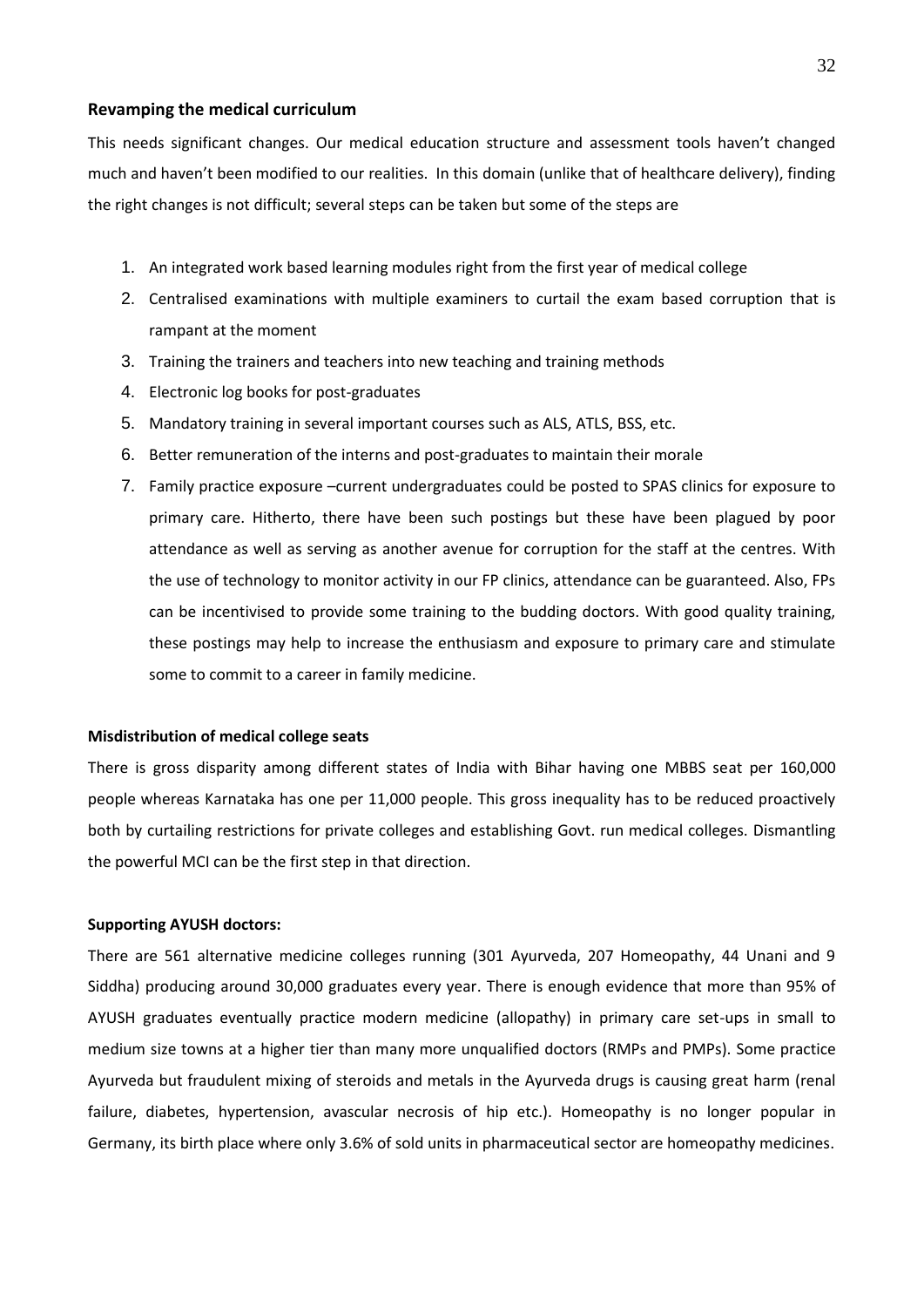In order to give Ayurveda and other streams more credence in the world and also to best utilise their value to treat our own people, extensive randomised controlled trials need to be done to clearly establish their efficacy. For an exercise of such a scale, it is appropriate to establish **Ayurvedic Research Facility** with a mandate to conduct studies for alternative medicines similar to the modern medicines. The existing AYUSH seats could be reduced to about a 1000 at centres where high quality education in those streams is provided. It is essential to realise that modern medicine is nothing but evolution of Ayurveda and a philosophical distinction between the raw and refined drugs is unnecessary. Integrating the AYUSH doctors into family practice as described above can utilise the existing work force for effective healthcare delivery.

#### **Enhanced training of paramedics and nurses**

This is very essential considering that the nurses and the paramedical personnel can provide most of the basic services. Curriculum and training modules can be imported easily from the west. Partnerships with relevant western bodies can be very useful rather than re-inventing the wheel.

## **14. Trauma and Road Safety**

There is a huge potential to prevent mortality and morbidity in this domain (**100,000 deaths** annually involving productive young lives).

#### **There is a need for**

- 1. Major trauma centres along the national highways
- 2. Trauma ambulance network for highways
- 3. Trauma networks Linking Govt. and private trauma care and ambulance services
- 4. Integrated monitoring and accountability system linking road safety and trauma care
- 5. RTA registry: to monitor the patterns of the accidents. Helps to find out the preventable causes. If a particular vehicle designs, particular road location, or a combination of factors are causing the accident, it can be altered.
- 6. Making manufactures of vehicles, road contractors, RTA more accountable.
- 7. Massive education campaigns for simple measures driving in correct lane, not parking on the side of highways, seat belts, air bags and ensuring all vehicles have tail lamps will reduce the mortality very significantly.
- 8. Monitoring licensing tests to stamp out corruption and ensure drivers are fit for purpose

### **Trauma Trust:**

A separate **Govt. Trauma Trust** can be formed in order to prevent and treat trauma on the national and state highways. The treatment can be availed at nearest private hospitals (if no government hospital is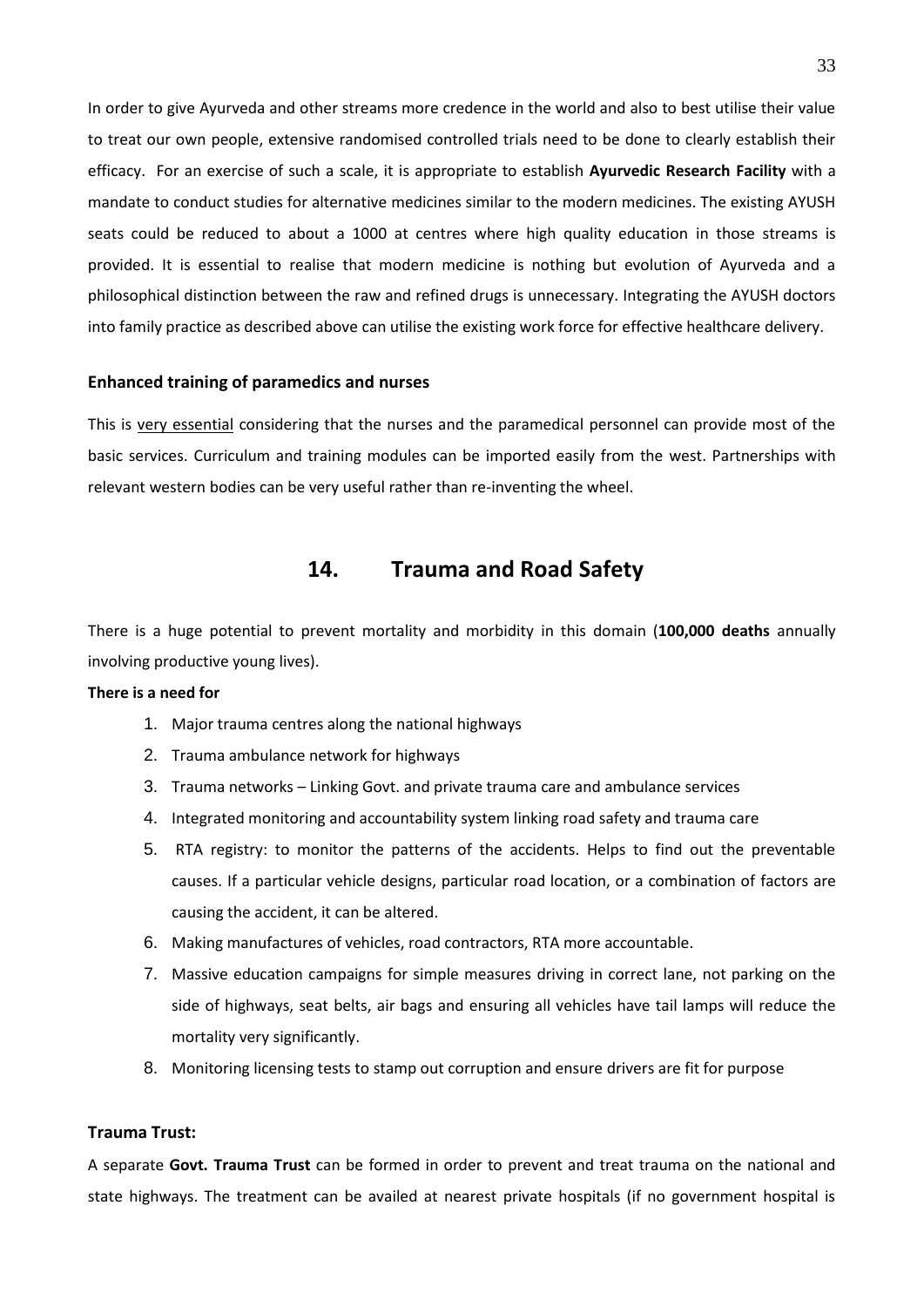available within 30 km) based on the fees-per-service model but with stricter guidelines with experience from Aarogya Sri. The very idea is creating a single authority is to streamline measures to prevent road accidents, 'golden hour' care, further treatment and integrating the existing private third party insurance for the road vehicles. Supreme Court has directed the government to establish 'Road Safety Authority of India' accountable to the Parliament following a PIL by Dr.Rajasekharan, an orthopaedic surgeon from Coimbatore with input from the IOSUK - Indian Orthopaedic Association of the UK. Merging Road Safety Authority of India with this Trauma Trust that oversees trauma care can provide immediate feedback for the prevention efforts.

#### The duties of such a trust can be

- 1. Implementing preventive measures working closely with transport authorities (mandatory seat belts and air bags for the vehicles regulating the companies directly etc.)
- 2. Massive education campaigns- educating the road users should be taken up in a big way.
- 3. Contracting special ambulance network covering all the national and state highways
- 4. Identifying govt. run tertiary care hospitals and upgrading them to SIMS as a priority under PFI model as described before in order to provide high quality trauma services
- 5. Contracting treatment by the private hospitals if there is no Govt. hospital within 30 km. Approved private hospitals based on set guidelines.
- 6. Extensive training of ambulance personnel, strict ATLS protocol based management
- 7. Workforce management, liaising with paramedical education standard institute for number of places for training
- 8. Constant monitoring and feedback to study the effect of the preventive measures on the trauma burden

## **15. Public health**

India faces a severe shortfall of public health professionals, and capacity building efforts are urgently required to address its emerging public health challenges. Moreover, lack of data on population health remains the key problem in developing workable action plans. Digitalised primary care network of SPAS clinics linked to CHMA as described above solves this problem once for all. Integrating the proposed CHMA and National Institute of Clinical Excellence with the existing Public Health Foundation of India (PHFI) and Indian Institutes of Public Health (IIPH) will pave the way to develop real-time evidence and research based planning model of excellence. Below are some of the Public Health initiatives that are urgently needed.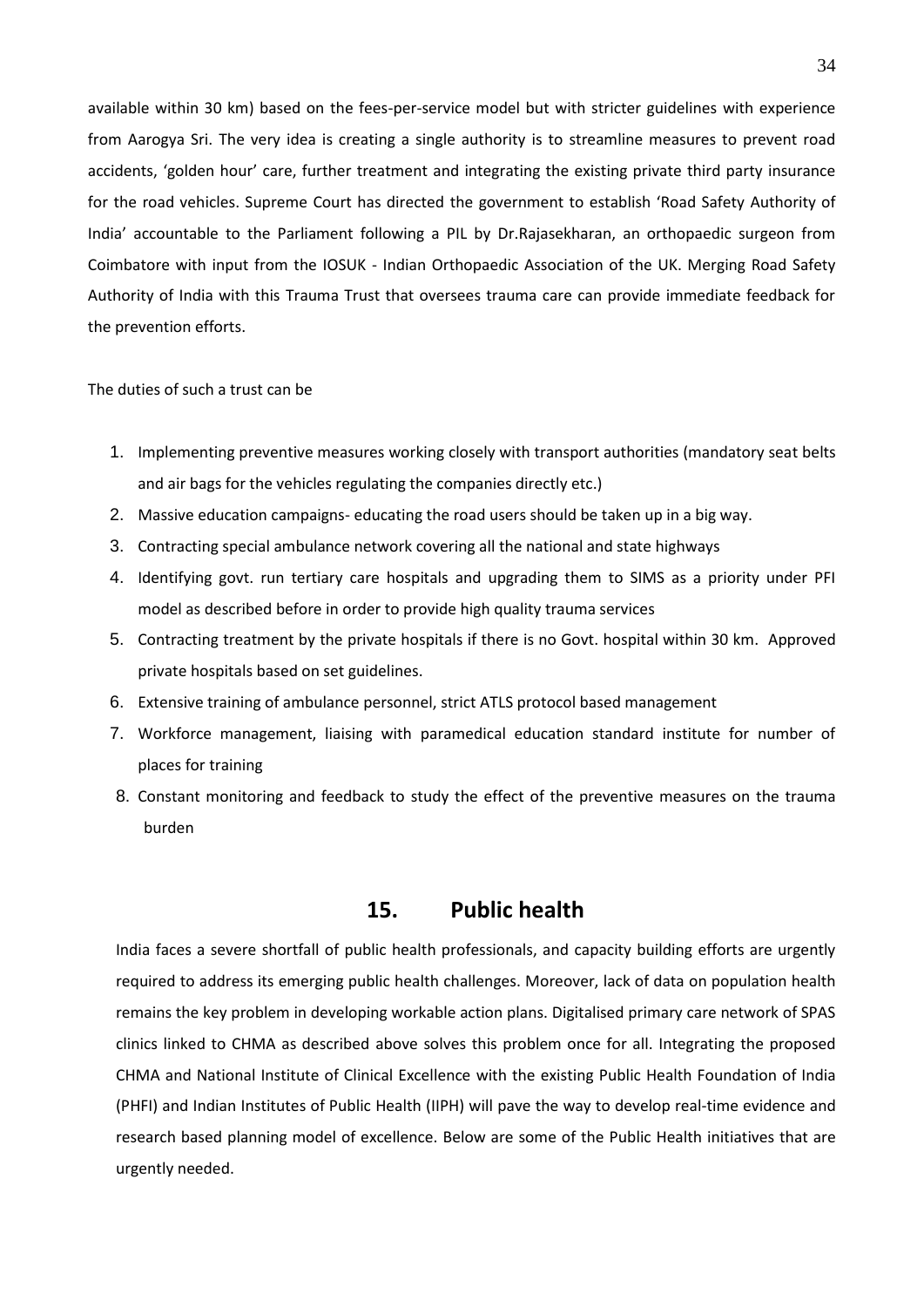- 1. Extended immunisation schedule including MMR and Hepatitis B
- 2. Integrating sanitation and clean water provision to the healthcare system in accountability pathways
- 3. Health helpline
- 4. Massive public health education programme:

'No injection needed' campaign,

Sanitation campaign,

Hand hygiene campaign,

Early detection campaigns for of TB, cancer, diabetes, hypertension,

Maternity care campaign, Vaccination campaign

- 5. **High quality epidemic team**
- 6. Mandatory public health education air-time in all the private TV channels

## **16. Governance**

The current system of piecemeal approach to healthcare by the union and state governments is not ideal. Pooling the funds at district level to establish a **District Health Board** is essential to improve the efficiency. As a national health policy, the central government must come forward to run the Drug Supply Agency, CHMA and SIMS hospitals in those states that agree to set-up and fund the DHBs and start the SPAS clinics. **District Health Board** constitutes bureaucrats and senior doctors.

Mechanisms to reduce corruption in the DHB are

- 1. Transparent contracting of the FPs or PHTs for SPAS clinics by point based system
- 2. No need for local drug contracts as central DSA supplying high quality generic medicines nationally

DHBs are responsible to reach the targets of the national programmes with different geographically appropriate goal posts. DHBs hold FPs or PHTs accountable for reaching these targets.

## **17. Conclusion**

An endeavour has been made to design a healthcare system that actually works by delivering quality care to a billion-plus population effectively, reliably and at an affordable cost. Suggestions have been made as to how to optimally utilise the work force, build up an accountability mechanism and improve training. Admittedly ideas have been liberally borrowed from successful systems around the world. We have not set out to re-invent the wheel.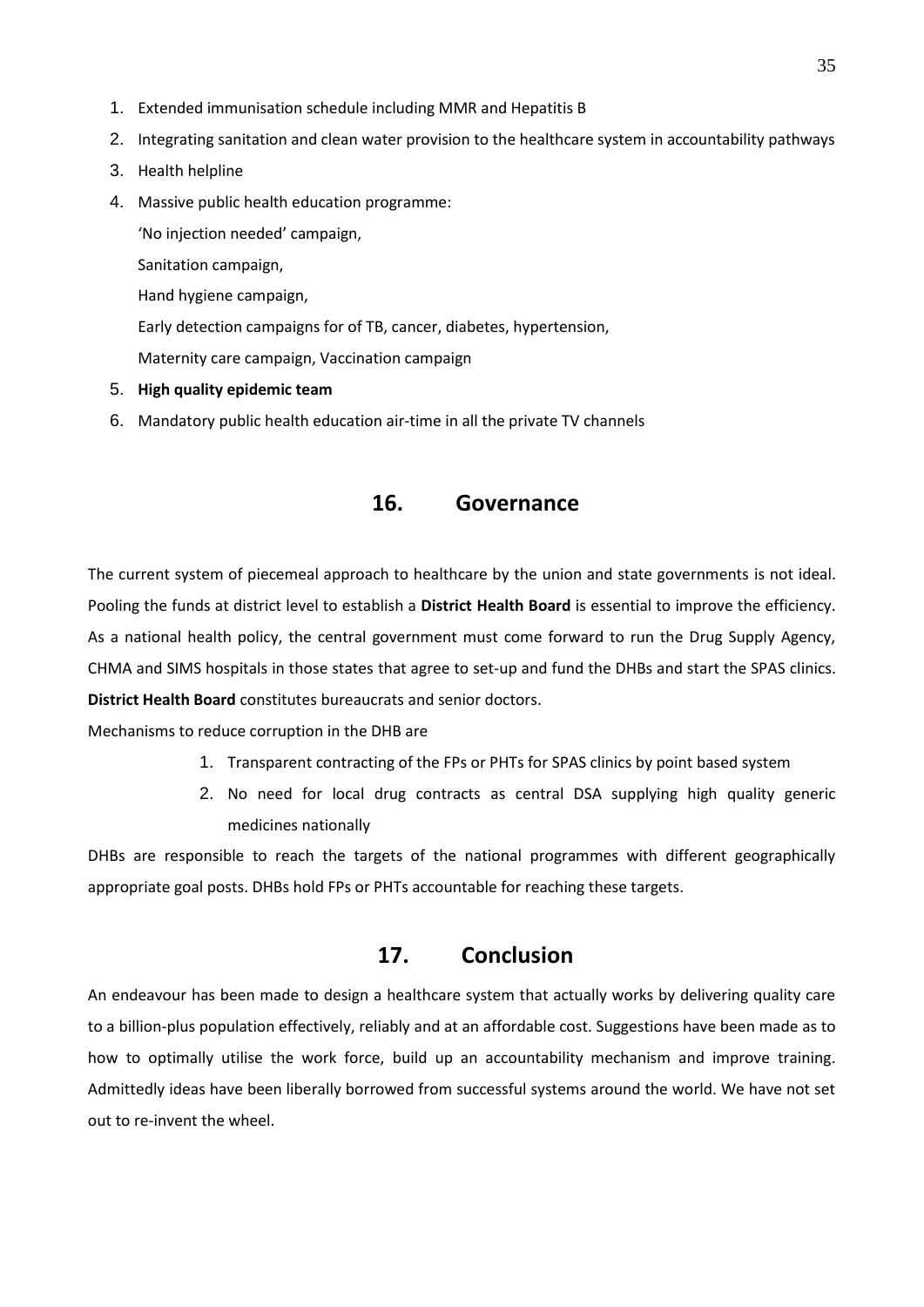This model can be made to work in the real world. All it needs is support from the polity in India and most importantly the public. We believe a vibrant democracy like India simply deserves a better healthcare system. A society can only progress if it is healthy.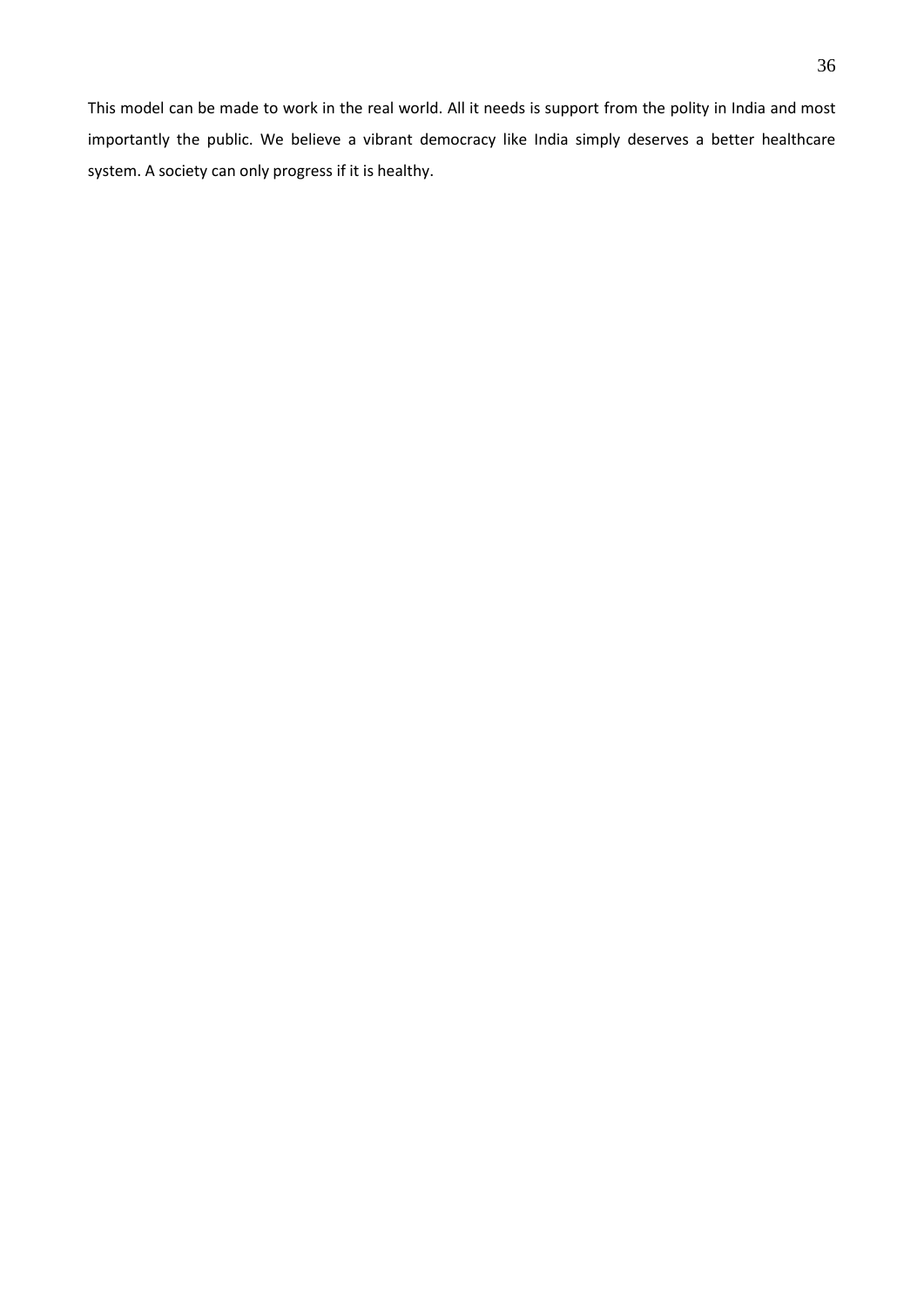## **References:**

- 1. Bhagwati J and Panagariya A. 2013. Reforms and their impact on health and education. In Bhagwati J and Panagariya A. Why Growth Matters. New York. Public Affairs, pp. 57-79
- 2. World Bank 2015 , World Development Indicators (Washington, DC: World Bank). Accessed online 17- 02-2015.
- 3. National Commission on Macroeconomics and Health. Background papers: Burden of Disease in India. New Delhi. Ministry of Health & Family Welfare, Government of India 2005
- 4. Van Doorslaer E, O'Donnell O, Rannan-Eliya RP, et al. Effects of payments for health care on poverty estimates in 11 countries in Asia: an analysis of household survey data.The Lancet 2006;368:1357-64.
- 5. Shahrawat  $R^1$ , [Rao KD.](http://www.ncbi.nlm.nih.gov/pubmed/?term=Rao%20KD%5BAuthor%5D&cauthor=true&cauthor_uid=21486910) Insured yet vulnerable: out-of-pocket payments and India's poor. Health Policy [Plan.](http://www.ncbi.nlm.nih.gov/pubmed/21486910) 2012 May;27(3):213-21. doi: 10.1093/heapol/czr029. Epub 2011 Apr 12.
- 6. [Rao M,](http://www.ncbi.nlm.nih.gov/pubmed/?term=Rao%20M%5BAuthor%5D&cauthor=true&cauthor_uid=22589501) [Mant D.](http://www.ncbi.nlm.nih.gov/pubmed/?term=Mant%20D%5BAuthor%5D&cauthor=true&cauthor_uid=22589501) Strengthening primary healthcare in India: white paper on opportunities for partnership [BMJ.](http://www.ncbi.nlm.nih.gov/pubmed?term=strengthening%20primary%20health%20care%20in%20india%20white%20paper%20on%20opportunities%20for%20partnership&cmd=correctspelling) 2012 May 15;344:e3151.
- 7. Gadre A. India's private healthcare sector treats patients as revenue generators. BMJ 2015;350:h826
- 8. Nandraj S. Private healthcare providers in India are above the law, leaving patients without protection BMJ 2015;350:h675
- 9. Critical Assessment of the Existing Health Insurance Models in India. www.planningcommission.nic.in/reports/sereport/ser/ser\_heal1305.pdf
- 10. Grant Miller, Diana Pinto, and Marcos Vera-HernándezHigh-Powered Incentives in Developing Country Health Insurance: Evidence from Colombia's '*Régimen Subsidiado*'http://www.ifs.org.uk/publications/5214
- 11. The Subsidized Regime of Colombia's National Health Insurance System Colombia Case Study: [http://www](http://www-wds.worldbank.org/external/default/WDSContentServer/WDSP/IB/2013/02/01/000425962_20130201114946/Rendered/PDF/749610NWP0COLO00Box374316B00PUBLIC0.pdf)[wds.worldbank.org/external/default/WDSContentServer/WDSP/IB/2013/02/01/000425962\\_20130201](http://www-wds.worldbank.org/external/default/WDSContentServer/WDSP/IB/2013/02/01/000425962_20130201114946/Rendered/PDF/749610NWP0COLO00Box374316B00PUBLIC0.pdf) [114946/Rendered/PDF/749610NWP0COLO00Box374316B00PUBLIC0.pdf](http://www-wds.worldbank.org/external/default/WDSContentServer/WDSP/IB/2013/02/01/000425962_20130201114946/Rendered/PDF/749610NWP0COLO00Box374316B00PUBLIC0.pdf)
- 12. Government of India. Faster, sustainable and more inclusive growth: an approach to the 12th five year plan. http://planningcommission.nic.in/plans/ planrel/12appdrft/appraoch\_12plan.pdf.
- 13. Jon Christianson, Financial incentives,healthcare providersand qualityimprovements. A review of the evidence

[http://www.health.org.uk/public/cms/75/76/313/571/Financial%20incentives.pdf?realName=5GmFYW](http://www.health.org.uk/public/cms/75/76/313/571/Financial%20incentives.pdf?realName=5GmFYW.pdf) [.pdf](http://www.health.org.uk/public/cms/75/76/313/571/Financial%20incentives.pdf?realName=5GmFYW.pdf)

- 14. [Reddy S](http://www.ncbi.nlm.nih.gov/pubmed/?term=Reddy%20S%5BAuthor%5D&cauthor=true&cauthor_uid=24351388)<sup>1</sup>, [Mary I.](http://www.ncbi.nlm.nih.gov/pubmed/?term=Mary%20I%5BAuthor%5D&cauthor=true&cauthor_uid=24351388) Rajiv Aarogyasri Community Health Insurance Scheme in Andhra Pradesh, India: a comprehensive analytic view of private public partnership model[. Indian J Public](http://www.ncbi.nlm.nih.gov/pubmed/24351388) Health. 2013 Oct-Dec;57(4):254-9.
- 15. Sakthivel Selvaraj, Anup K Karan.Why Publicly-Financed Health Insurance Schemes are Ineffective in Providing Financial Risk Protection EPW Economic & Political Weekly March 17, 2012 vol xlviI n 60 o 11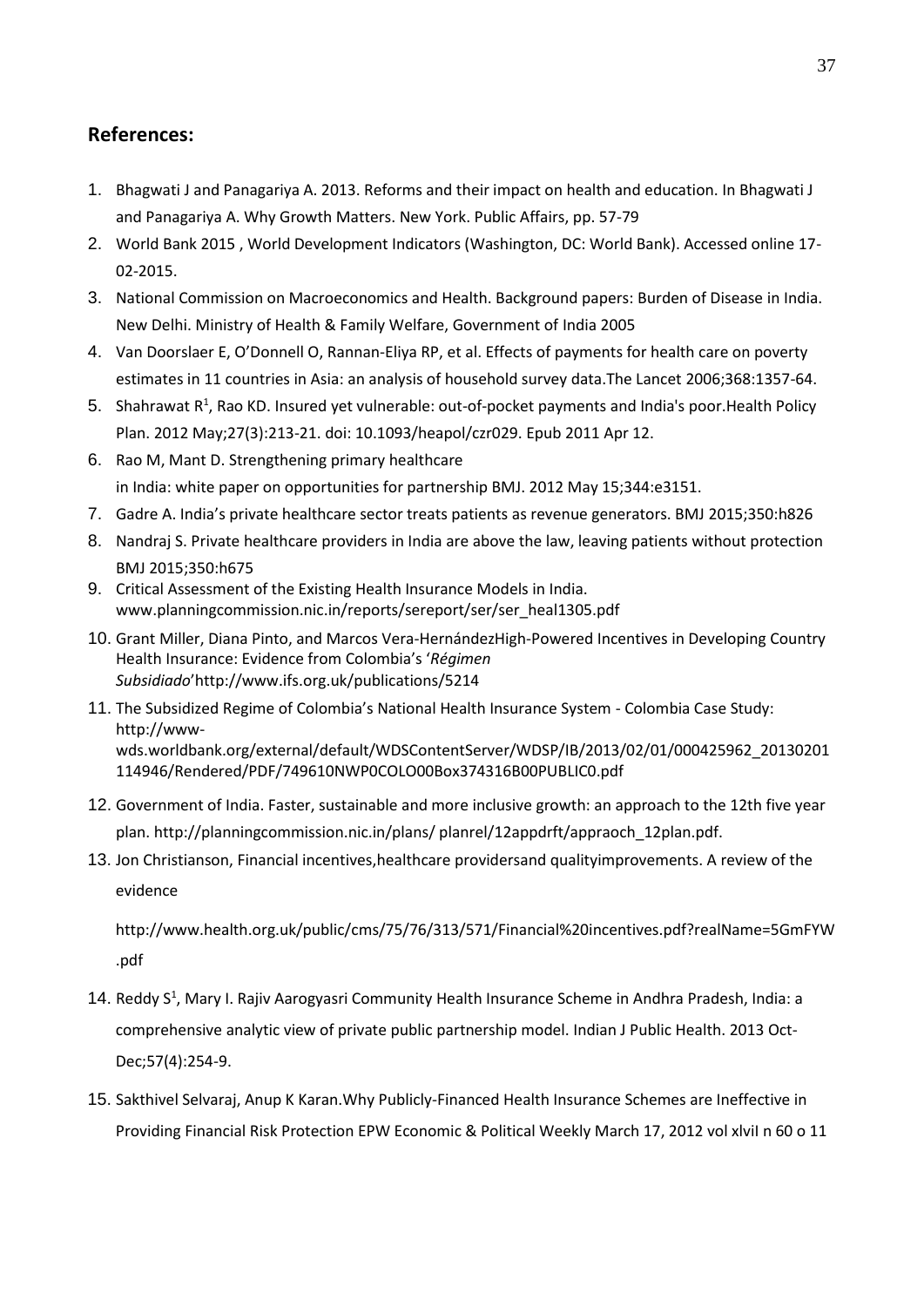- 16. [Gerdtham](http://www.sciencedirect.com/science/article/pii/S1574006400801602) U, [Jönsson](http://www.sciencedirect.com/science/article/pii/S1574006400801602) B International comparisons of health expenditure: Theory, data and econometric analysis in [Handbook](http://www.sciencedirect.com/science/handbooks/15740064) of Health Economics [Volume](http://www.sciencedirect.com/science/handbooks/15740064/1/supp/PA) 1, Part A, 2000, Pages 11–53. Published by Elsevier B.V.
- 17. [http://www.kingsfund.org.uk/sites/files/kf/General-practice-in-England-an-overview-Sarah-Gregory-](http://www.kingsfund.org.uk/sites/files/kf/General-practice-in-England-an-overview-Sarah-Gregory-The-Kings-Fund-September-2009.pdf)[The-Kings-Fund-September-2009.pdf](http://www.kingsfund.org.uk/sites/files/kf/General-practice-in-England-an-overview-Sarah-Gregory-The-Kings-Fund-September-2009.pdf)
- 18. The World Health Report 2008 primary Health Care (Now More Than Ever) <http://www.who.int/whr/2008/en/>
- 19. Shi L. The impact of primary care: a focused review. [Scientifica \(Cairo\).](http://www.ncbi.nlm.nih.gov/pubmed/?term=Review+Article+The+Impact+of+Primary+Care%3A+A+Focused+Review+Leiyu+Shi) 2012;2012:432892.
- 20. National Quality and Outcomes Framework Statistics for England 2004/05. <http://www.hscic.gov.uk/catalogue/PUB01946/qof-eng-04-05-rep.pdf>
- 21. Package of Essential Noncommunicable (PEN) Disease Interventions forPrimary Health Care in Low-Resource Settings. WHO, www.who.int/nmh/.../essential\_ncd\_interventions\_lr\_settings.pdf